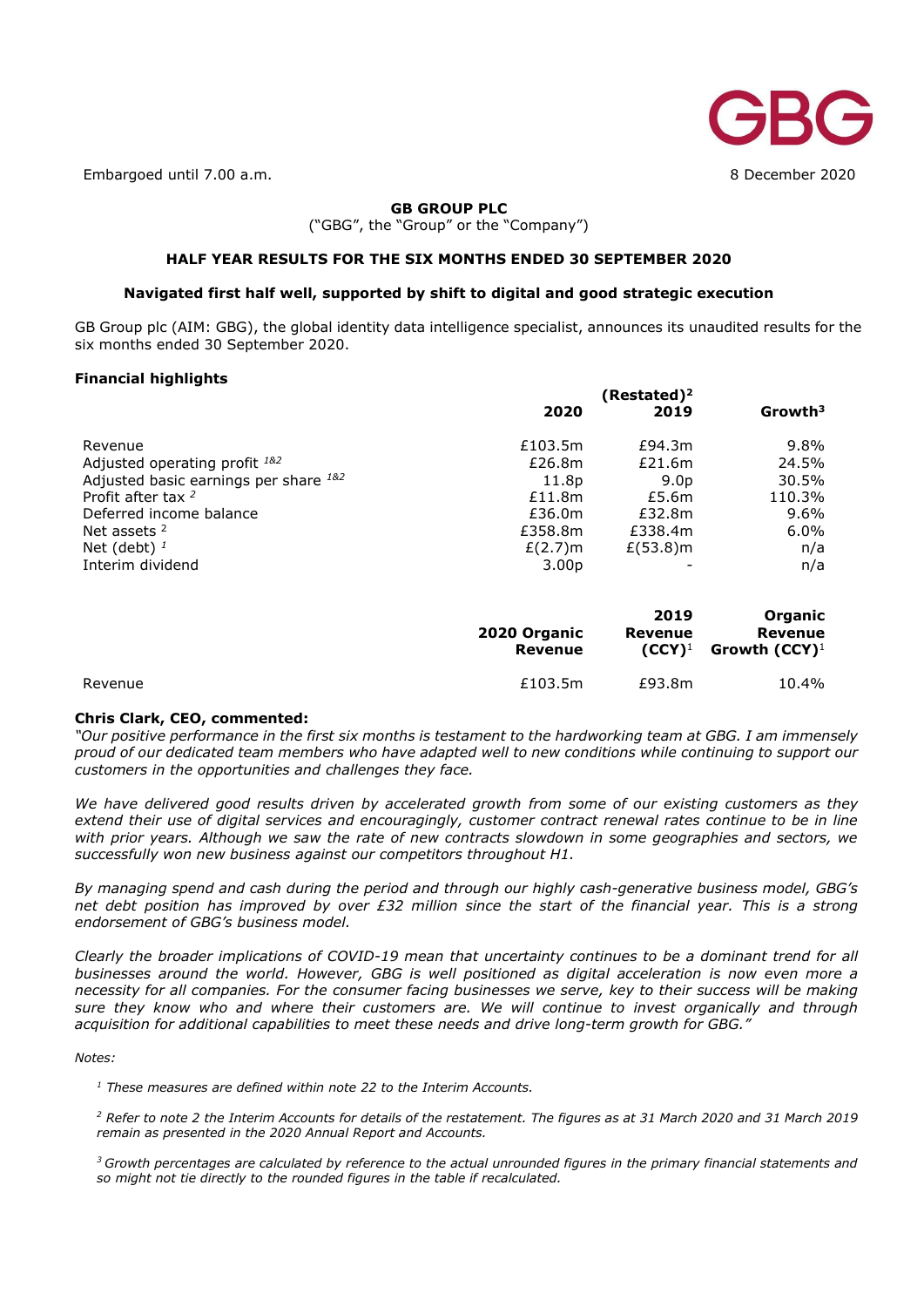## **Operational highlights and outlook**

| $\bullet$<br>A good first half performance                                              | Strong Identity and Location performance driven by new<br>and existing customers<br>Growth underpinned by a strong performance in the USA<br>$\bullet$<br>from a specific one-off customer project<br>Fraud impacted by tough comparatives versus prior year,<br>$\bullet$<br>a slowdown in customer decision making and the on-site<br>nature of implementations during the global pandemic<br>Declared interim dividend of 3 pence per share |
|-----------------------------------------------------------------------------------------|------------------------------------------------------------------------------------------------------------------------------------------------------------------------------------------------------------------------------------------------------------------------------------------------------------------------------------------------------------------------------------------------------------------------------------------------|
| $\bullet$<br><b>Enhanced products &amp; data</b><br>offerings<br>$\bullet$<br>$\bullet$ | Machine learning capabilities extended across Fraud<br>solutions<br>Integration of global identity verification solutions to<br>increase international reach for customers<br>New datasets including, Argentina, Brazil and UK Mobile                                                                                                                                                                                                          |
| $\bullet$<br><b>Acquisitions/Investments</b><br>$\bullet$                               | Strong balance sheet, cash generation and access to<br>liquidity will enable acquisitions and partnerships that<br>meet our strategic requirements<br>Investment in Credolabs expected to strengthen Fraud<br>capabilities<br>Evolving pipeline of potential acquisitions                                                                                                                                                                      |
| $\bullet$<br><b>People</b>                                                              | Focus has been ensuring our team is safe and secure<br>Employee engagement scores continue to be high - nearly<br>90% saying they would recommend GBG as a great place<br>to work<br>Have selectively added key hires and new skills across the<br>$\bullet$<br>business                                                                                                                                                                       |
| $\bullet$<br><b>Positive outlook</b><br>$\bullet$                                       | GBG re-iterates its guidance for the full year, anticipating<br>revenue to be marginally ahead of last year on an<br>underlying basis<br>GBG is carefully managing the business impact of COVID-<br>$\bullet$<br>19 as the situation evolves across different sectors and<br>geographies<br>GBG has significant market opportunity supported by<br>accelerating structural growth drivers                                                      |

- Ends –

| For further information, please contact:                                                   |                                       |
|--------------------------------------------------------------------------------------------|---------------------------------------|
| <b>GBG</b><br>Chris Clark, CEO & Dave Wilson, CFO & COO                                    | 01244 657333                          |
| Peel Hunt LLP (Nominated Adviser and Broker)<br>Edward Knight, Paul Gillam & Nick Prowting | 020 7418 8900                         |
| <b>Tulchan Communications LLP</b><br>James Macey White, Matt Low & Tom Blundell            | 020 7353 4200<br>GBG@tulchangroup.com |

Website www.gbgplc.com/investors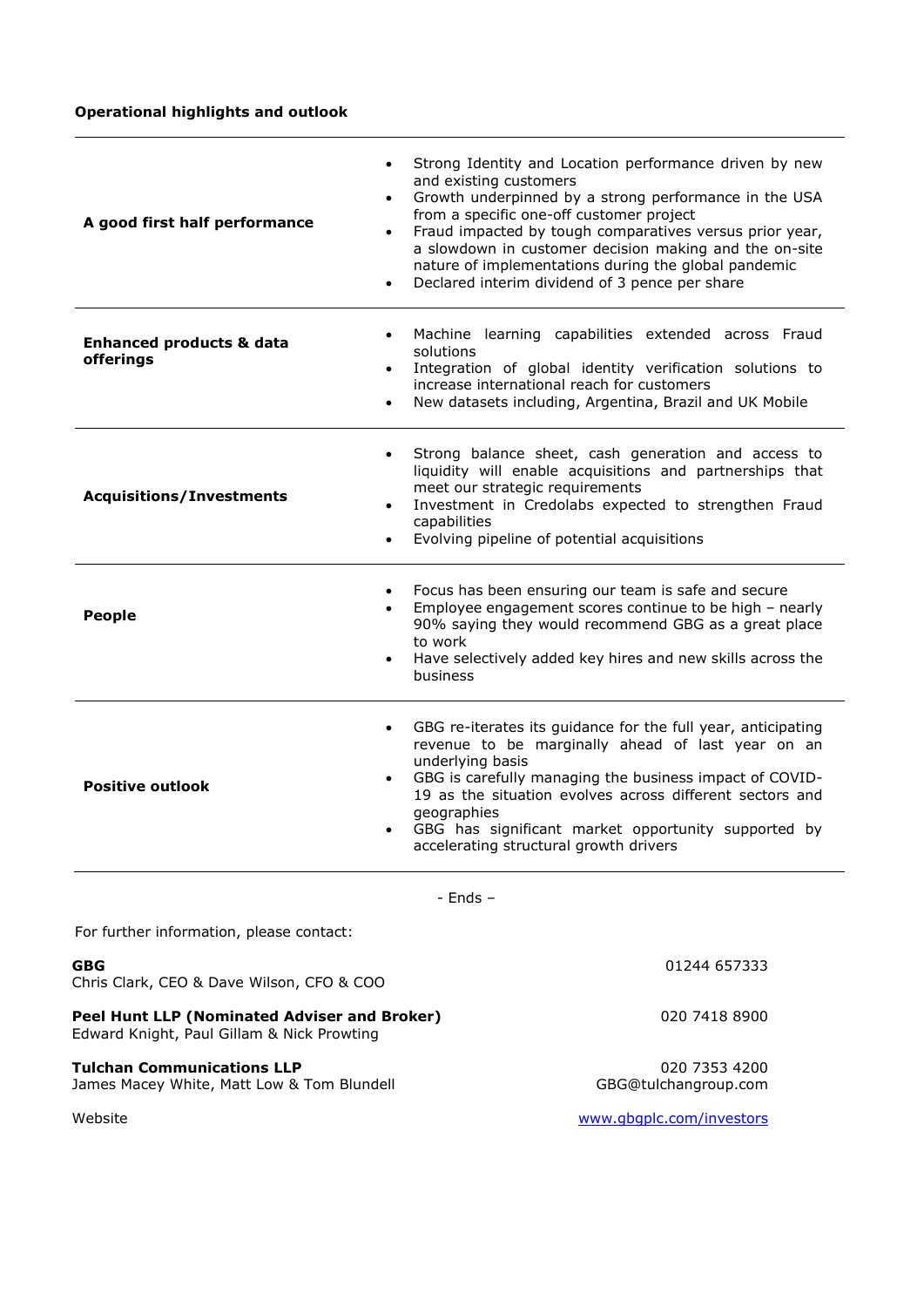## **Presentation and webcast**

GBG management will be hosting an analyst presentation today (8 December 2020) at 09.00 a.m. GMT. To register for the webcast please use the following link:

<https://webcasting.brrmedia.co.uk/broadcast/5fb80bfe3945e074b6f956ef>

Shortly following the presentation, an archived webcast will be available on the Investors' page of the Company's website.

## **About GBG**

GBG offers a range of solutions that help organisations quickly validate and verify the identity and location of their customers.

Our market-leading technology, data and expertise help our customers improve digital access, deliver a seamless experience and establish trust, so that they can transact quickly, safely and securely with their customers online.

Headquartered in the UK and with over 1,000 team members across 16 countries, we work with 20,000 customers in over 70 countries. Some of the world's best-known businesses rely on GBG to provide digital services and keep the economy moving, from US e-commerce giants to Asia's biggest banks and European household brands. 

To find out more about how we help our customers establish trust with their customers, visit [www.gbgplc.com](http://www.gbgplc.com/) and follow us on LinkedIn and Twitter @gbgplc.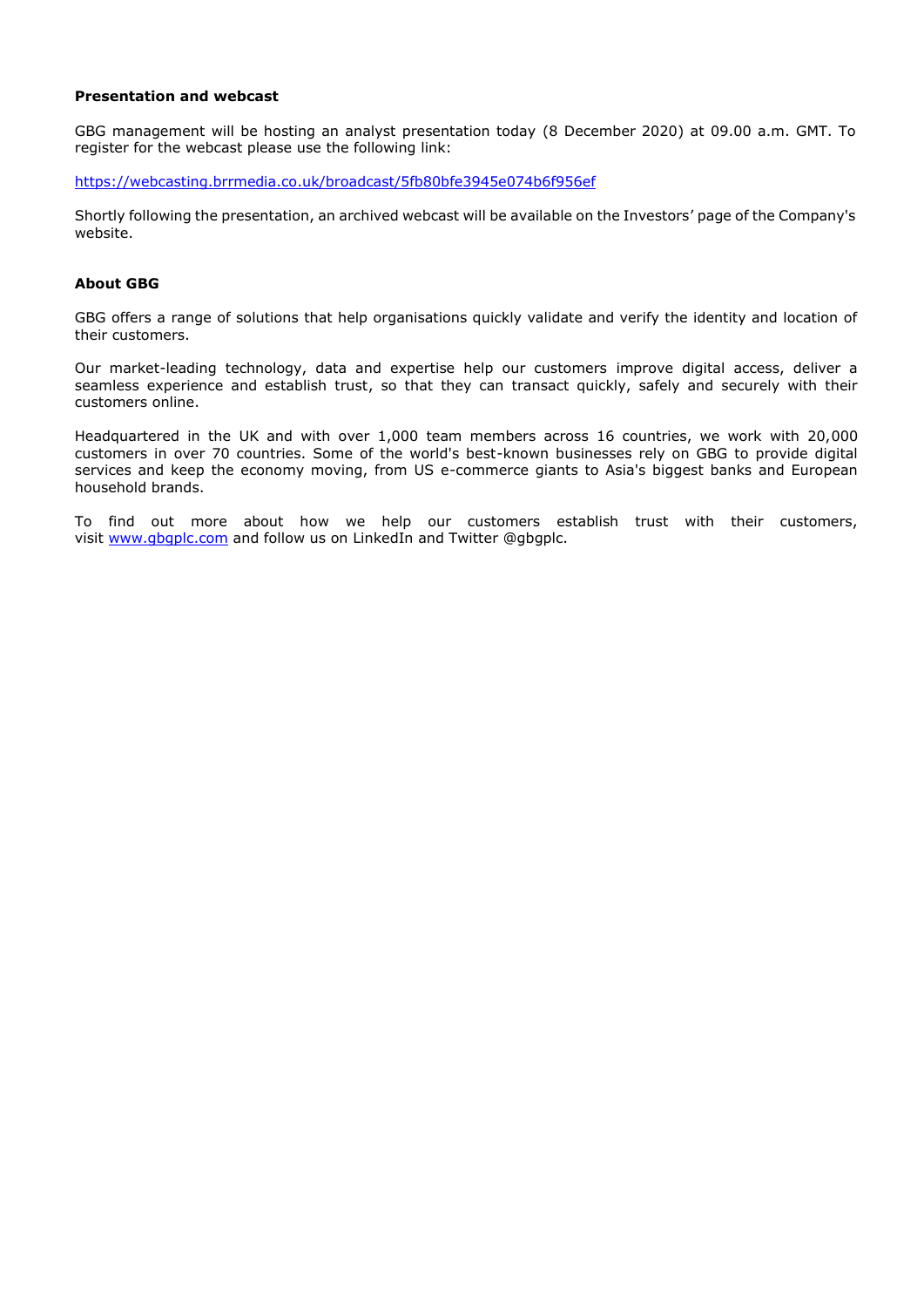## **CHAIRMAN'S STATEMENT**

At the start of the COVID-19 pandemic we made two important decisions - to take swift and decisive action to protect our team members and the business, also to continue to execute our growth strategy and make the important investments that will support our future development. The result of these actions is a business that is in good shape.

We have had a strong period for renewals. Growth from existing customers has been encouraging and we have delivered the data, product and technology projects that will maintain our competitive advantage for years to come. We go into the second half with a robust balance sheet following another period of excellent cash generation, which helped to reduce net debt significantly.

Reflecting this strong first half performance and confidence in the outlook, I am pleased to announce that we are resuming dividend payments by declaring an interim dividend of 3 pence per share.

I am particularly pleased to report that our team members remain highly engaged and have continued to provide exceptional service while adapting to new ways of working - no mean feat given the current circumstances and uncertainties.

## **Financial performance**

Revenue and adjusted operating profit are in line with the performance detailed in the pre-close trading update issued on 22 October 2020. Total revenue for the period grew by 9.8% at £103.5 million (2019: £94.3 million) On a constant currency basis, organic revenues increased by 10.4% (2019: 16.8%).

Increased revenue, combined with disciplined cost management and natural cost savings such as travel, resulted in a 24.5% (2019: 119.2%) increase in adjusted operating profit to £26.8 million (2019: £21.6 million). Growth was underpinned by a strong performance in the USA from a specific one-off customer project, which is not expected to continue into the second half of the year.

Profit after tax increased by 110.3% (2019: 94.8%) to £11.8 million (2019: £5.6 million) after taking account of £11.2 million of costs associated with the amortisation of acquired intangibles, share-based payments and exceptional items (2019: £11.9 million). Of these costs, £11.0 million (2019: £11.6 million) were non-cash items.

Our strong trading performance, effective cash management and highly cash-generative business model has seen net debt balances at the half year reduce to £2.7 million (2019: £53.8 million). This includes repayment of borrowings in the period of £27.5 million. Overall, we have seen a £32.3 million improvement in net debt since the start of the financial year and this trend has continued into the current quarter's trading period.

GBG continues to have a high EBITDA to cash conversion ratio. Group operating activities before tax payments generated £44.2 million of cash and cash equivalents (2019: £23.8 million) with an adjusted EBITDA to cash conversion ratio of 154.9% (2019: 103.3%).

## **Interim Dividend**

The Board has declared an interim dividend of 3 pence per share. This is as a result of the prudent steps taken at the start of the pandemic to preserve liquidity, combined with the strong first-half performance and confidence in the outlook for the business. In line with the timetable of previous dividend awards, the payment date will be 21 January 2021. This timing reflects the effects of the Christmas holiday and an appropriate window of time for those shareholders that have elected for DRIP (dividend reinvestment plan) to make their wishes known.

As investors will be aware, GBG has consistently paid a final dividend for the last 17 years. However, due to uncertainties presented by COVID-19 earlier in the year, we suspended declaring and paying a final dividend for FY20. This interim dividend in effect reinstates our progressive dividend policy and whilst we are hopeful that continued progress this year and beyond will enable GBG to maintain future dividends, such decisions, as always, will remain subject to Group performance, cashflow and the economic environment.

As indicated at the time of the trading update in October 2020, we have also released the Executive Directors' bonuses accrued in FY20. I am pleased to report that the Executive Directors have all indicated that they will use much of their bonus award to make market purchases of GBG's shares and participate in the share matching option scheme operated for GBG's Executive Directors.

## **Achievements and strategic developments**

The increasing pace of business digitalisation programmes shows the scale of opportunity for companies who can effectively trade via online channels. To be successful however, they must satisfy consumers and regulators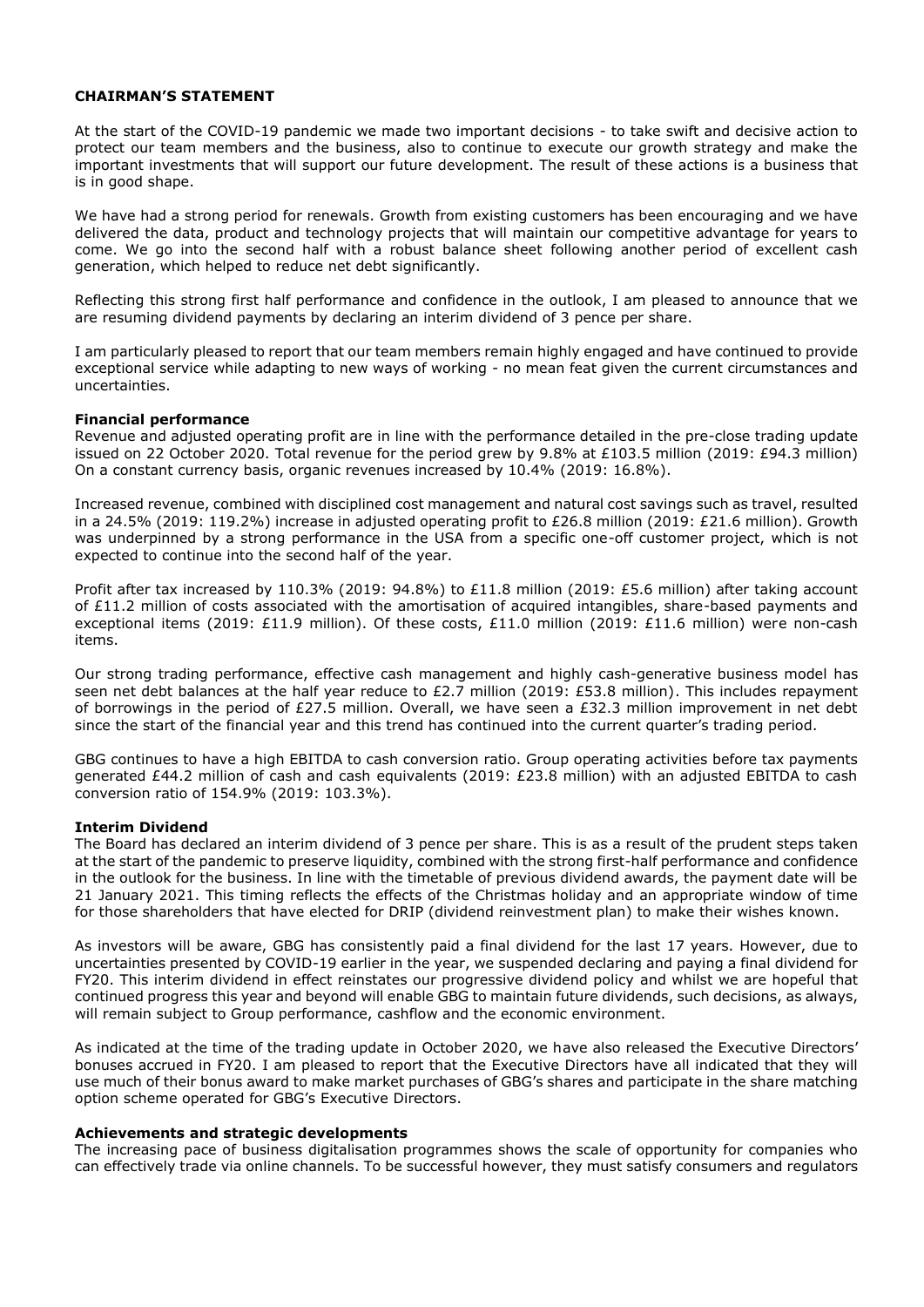who rightly expect an online experience that is not only smooth, secure and safe, but that also frustrates those seeking to benefit from the increasing opportunities for financial crime and fraud.

GBG helps businesses meet these demands through focusing on three complementary solution areas: Location, Identity and Fraud. As digitalisation accelerates, we believe that there is increasing customer interest in unifying these capabilities, moving from providing individual products towards holistic solutions for customers' digital operations.

Our market leadership depends on our access to data, the quality of the software technology we layer upon it and the products we package that up in. During the period we made progress in extending machine learning capabilities across our Fraud solutions, enabling greater accuracy to determine fraud probability, resulting in a significant uplift in fraud detection for our customers. Within Identity, we have successfully integrated a number of our global identity verification solutions using international datasets. This has increased the reach for US clients who use our IDology solution and strengthens our document and biometric capabilities for our customers based in Australia and New Zealand. We have also launched our 'Affordability Check' in the UK to help gaming operators protect vulnerable players from gambling beyond their means.

GBG has also continued to invest in evolving our underpinning technology. We have developed our cloud native platform to manage high scale transactional demand and strengthened our user experience (UX) design system. We have also been able to accelerate innovation and delivery by investing in our core Technology Centres of Excellence (in such areas as machine learning, agile practices and UX). These bring together our collective global experience, best practice and intellectual property.

This is all with the objective of ensuring our products are clearly differentiated, constantly available, easy to deploy and delivering real value to our customers.

## **Acquisitions & Investments**

Given the early stage and fragmented nature of the marketplace, inorganic growth continues to play an important part in our strategy. We have a clear track record of successfully identifying, acquiring and integrating complementary businesses.

During the period we made a US\$3.0m investment into Credolabs, taking an 11% stake in an exciting Singaporebased business. Credolabs uses AI (artificial intelligence) to help institutions make lending decisions for applicants without depending on traditional credit bureau data. Having worked in a go-to-market partnership with Credolabs, we are confident that a closer collaboration will enhance GBG's digital on-boarding solution and allow us to serve new fintech and neobank market segments.

We continue to consider acquisitions and partnerships as they arise enabled by our strong balance sheet, high levels of cash generation and access to liquidity.

## **People**

The whole GBG team has worked exceptionally well during the COVID-19 crisis. I want to extend my thanks and that of the Board to all of our talented and enthusiastic team members for their sterling efforts and continued dedication.

We continue to support our people, customers, developments and systems despite the ongoing challenges. Whilst a very limited number of our team members have returned to our offices on a voluntary basis, in countries and jurisdictions where it is safe and permitted to do so, the majority are still working remotely. Our team's well-being is our priority and we have enacted a range of initiatives to support them and their families during this time.

During the period we have continued to recruit selectively whilst maintaining exceptional engagement scores; approximately 90% of our team members would recommend GBG as a great place to work. This is similar to the levels reported six months ago despite the impact of COVID-19 largely falling in this period and reflects the significant efforts of GBG's managers to maintain our team members' motivation and morale.

## **Regulation**

As indicated in previous statements, The Information Commissioner's Office, the data industry regulator in the UK, announced in November 2018 that it was conducting audits on a number of companies, including GBG, to understand the use of data in their services. I am pleased to report that we continue to work collaboratively with the Commissioner's Office as it strives to improve privacy compliance and will keep the market informed of any material developments.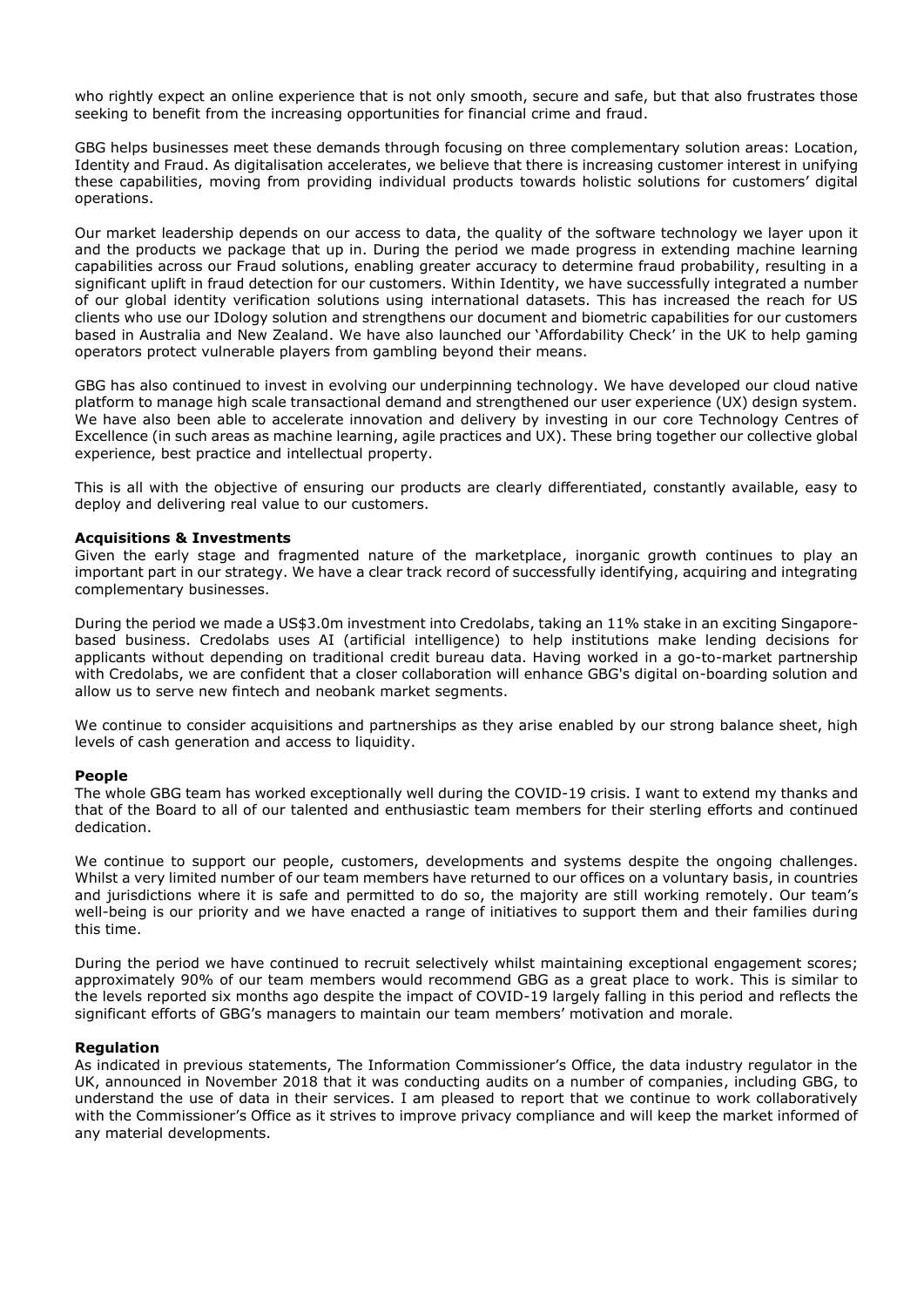## **Outlook**

Recent developments, notably in the search for a vaccine to COVID-19, are a cause of hope and optimism, but the pace of economic recovery remains uncertain.

For the moment, COVID-19 impacts our customers in different ways depending on their vertical, product solution and geography. Whilst we believe that our market diversification is a source of strength, we remain focused on what is in our control. Therefore, we continue to direct our efforts to providing a safe and effective work environment for our team members, allowing them to complete and deliver projects that will support the roll out of future products and services. These results demonstrate that this approach can maintain financial strength and competitive advantage, even against the backdrop of COVID-19.

To that end and reflecting growing confidence, we will deepen investment in the initiatives required for future growth through reinvesting operational leverage in the second half. We similarly maintain an active and prudent approach to acquisitions, looking to identify opportunities that can accelerate either our technology roadmap or geographical expansion.

Although we approach the near-term with cautious optimism, we can look to the future with confidence. It seems likely that many of those who have become accustomed to the online experience – from grocery shopping to banking – will continue to prioritise digital channels. To win and maintain these customers, businesses must be able to overcome one of the primary challenges of ecommerce: providing a frictionless customer experience without sacrificing security and compliance. This is what GBG does.

On this basis we remain confident in our expectations that Group revenue for the full year will be marginally ahead of FY20 on an underlying basis and that we are well positioned for future growth.

David Rasche **Chairman**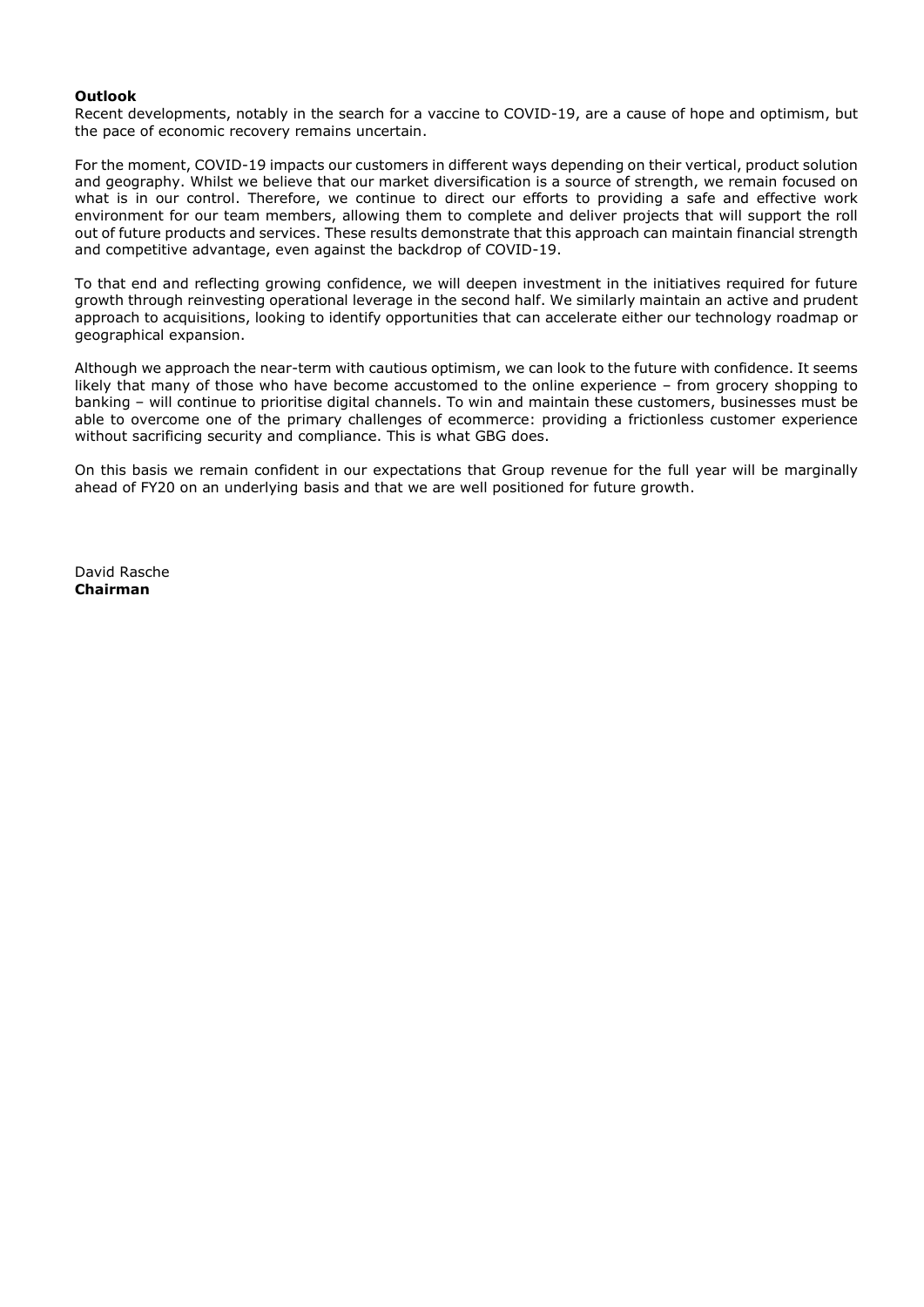## **Interim Consolidated Statement of Profit or Loss**

**For the six months ended 30 September 2020**

**Unaudited**

|                                                                                                                                                                                                        | <b>Note</b>                                  | 6 months to<br>30 September                | Restated <sup>1</sup><br>6 months to<br>30 September | Year to<br>31 March            |
|--------------------------------------------------------------------------------------------------------------------------------------------------------------------------------------------------------|----------------------------------------------|--------------------------------------------|------------------------------------------------------|--------------------------------|
|                                                                                                                                                                                                        |                                              | 2020<br>£'000                              | 2019<br>£'000                                        | 2020<br>£'000                  |
| <b>Revenue</b>                                                                                                                                                                                         | 5                                            | 103,545                                    | 94,338                                               | 199,101                        |
| Cost of sales                                                                                                                                                                                          |                                              | (30, 908)                                  | (26,064)                                             | (54, 914)                      |
| <b>Gross profit</b>                                                                                                                                                                                    |                                              | 72,637                                     | 68,274                                               | 144,187                        |
| Operating expenses before amortisation of acquired intangibles,<br>equity-settled share-based payments and exceptional items                                                                           |                                              | (45, 801)                                  | (46, 719)                                            | (96, 242)                      |
| Operating profit before amortisation of acquired intangibles, equity-<br>settled share-based payments and exceptional items (Adjusted operating<br>profit)                                             | 5                                            | 26,836                                     | 21,555                                               | 47,945                         |
| Amortisation of acquired intangibles                                                                                                                                                                   | 10                                           | (9,058)                                    | (9,665)                                              | (19,008)                       |
| Equity-settled share-based payments                                                                                                                                                                    | 14                                           | (2,023)                                    | (1,695)                                              | (4, 541)                       |
| <b>Exceptional items</b>                                                                                                                                                                               | 4                                            | (93)                                       | (510)                                                | (1, 552)                       |
| <b>Operating profit</b>                                                                                                                                                                                | 5                                            | 15,662                                     | 9,685                                                | 22,844                         |
| Finance revenue                                                                                                                                                                                        |                                              | 7                                          | 24                                                   | 143                            |
| Finance costs                                                                                                                                                                                          |                                              | (809)                                      | (1, 223)                                             | (2, 361)                       |
| <b>Profit before tax</b>                                                                                                                                                                               |                                              | 14,860                                     | 8,486                                                | 20,626                         |
| Income tax charge                                                                                                                                                                                      | 6                                            | (3,084)                                    | (2,886)                                              | (3, 562)                       |
| Profit after tax and for the period attributable to equity holders of the<br>parent                                                                                                                    |                                              | 11,776                                     | 5,600                                                | 17,064                         |
| <b>Earnings per share</b>                                                                                                                                                                              |                                              |                                            |                                                      |                                |
| - basic earnings per share for the period<br>- diluted earnings per share for the period<br>- adjusted basic earnings per share for the period<br>- adjusted diluted earnings per share for the period | 7<br>7<br>$\boldsymbol{7}$<br>$\overline{7}$ | 6.1p<br>6.0 <sub>p</sub><br>11.8p<br>11.6p | 2.9p<br>2.9p<br>9.0 <sub>p</sub><br>8.9p             | 8.8p<br>8.7p<br>21.8p<br>21.4p |

<sup>1</sup> See note 2 for details of restatement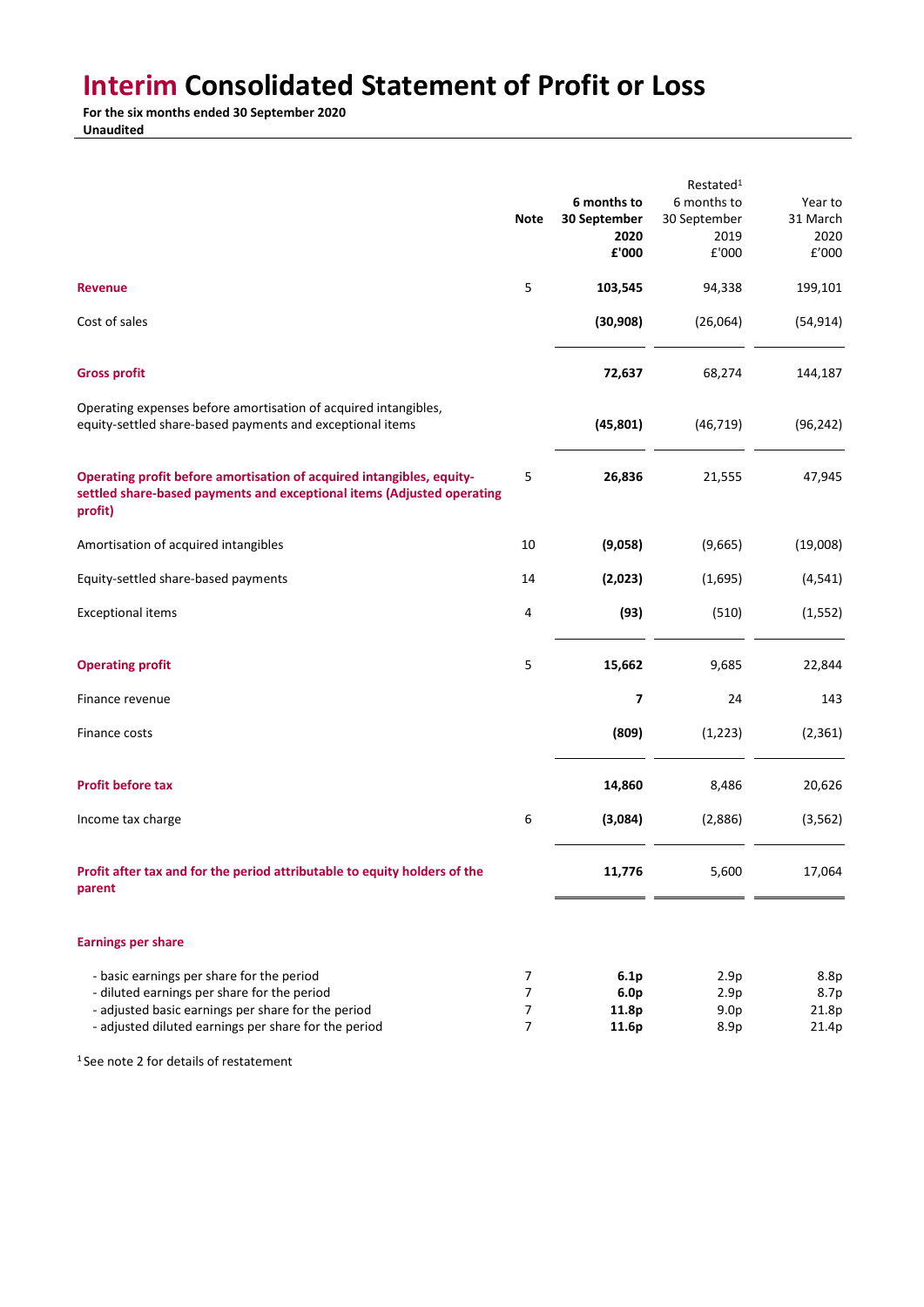## **Interim Consolidated Statement of Comprehensive Income**

**For the six months ended 30 September 2020 Unaudited**

|                                                                                           | 6 months to<br>30 September<br>2020<br>£'000 | Restated <sup>1</sup><br>6 months to<br>30 September<br>2019<br>£'000 | Year to<br>31 March<br>2020<br>£'000 |
|-------------------------------------------------------------------------------------------|----------------------------------------------|-----------------------------------------------------------------------|--------------------------------------|
| Profit after tax and for the period attributable to equity holders of the<br>parent       | 11,776                                       | 5,600                                                                 | 17,064                               |
| Other comprehensive income:                                                               |                                              |                                                                       |                                      |
| Exchange differences on retranslation of foreign operations (net of tax)*                 | (3,961)                                      | 15,156                                                                | 6,756                                |
| Total comprehensive income for the period attributable to equity holders<br>of the parent | 7,815                                        | 20,756                                                                | 23,820                               |

\* Upon disposal of a foreign operation, the associated element will be recycled to the Income Statement

<sup>1</sup> See note 2 for details of restatement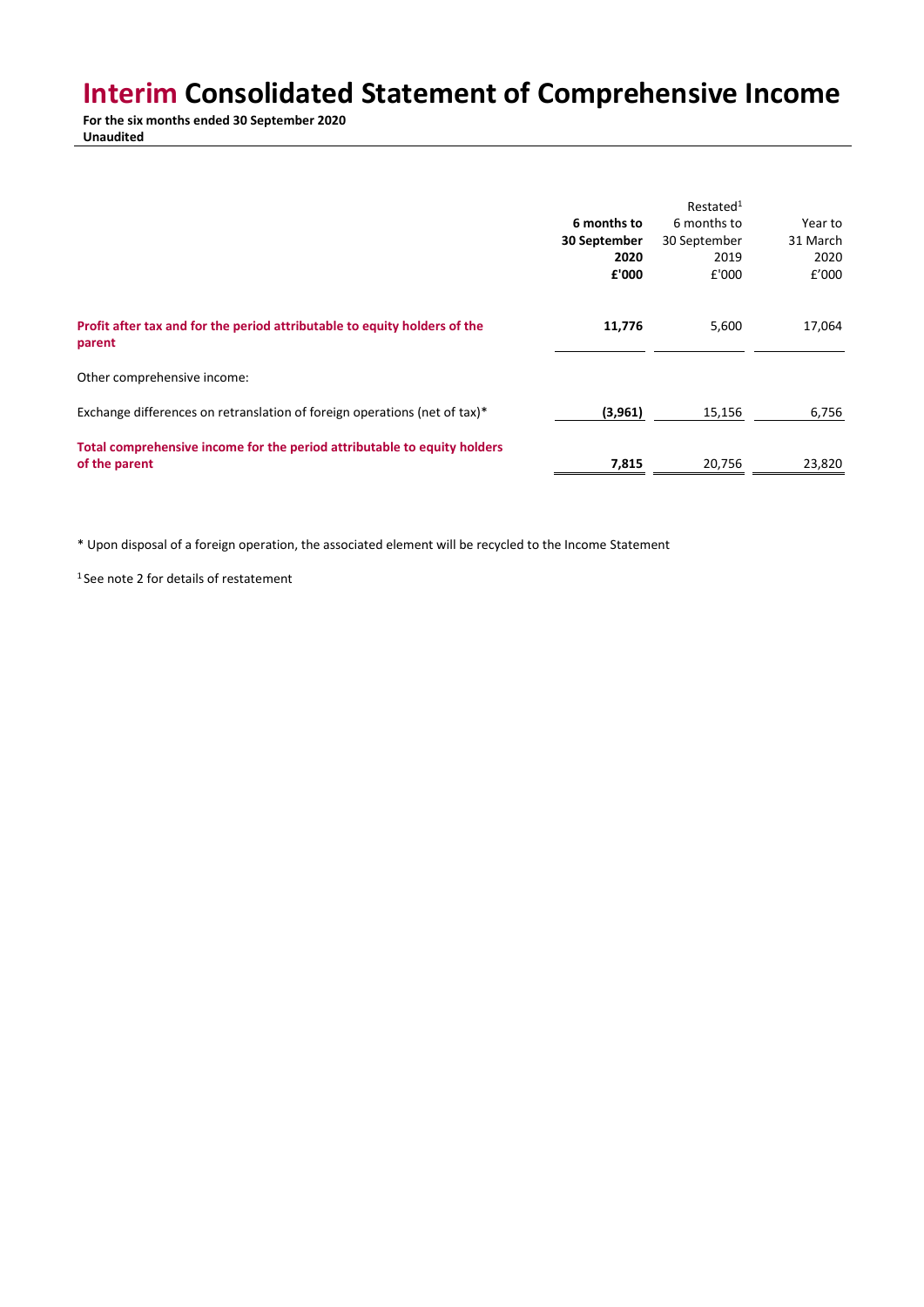## **Interim Consolidated Statement of Changes in Equity**

**For the six months ended 30 September 2020 Unaudited**

|                                                                                   | <b>Note</b> | <b>Equity</b><br>share<br>capital<br>£'000 | <b>Share</b><br>premium<br>£'000 | <b>Merger</b><br>reserve<br>£'000 | Capital<br>redemption<br>reserve<br>£'000 | Foreign<br>currency<br>translation<br>reserve<br>£'000 | Retained<br>earnings<br>£'000 | Total<br>equity<br>${\bf f}$ '000 |
|-----------------------------------------------------------------------------------|-------------|--------------------------------------------|----------------------------------|-----------------------------------|-------------------------------------------|--------------------------------------------------------|-------------------------------|-----------------------------------|
| <b>Balance at 1 April 2019</b>                                                    |             | 4,821                                      | 261,149                          | 6,575                             | 3                                         | (2,803)                                                | 51,277                        | 321,022                           |
| Profit for the period (Restated)                                                  | $\mathbf 2$ |                                            |                                  |                                   |                                           |                                                        | 5,600                         | 5,600                             |
| Other comprehensive income<br><b>Total comprehensive income for</b><br>the period |             |                                            |                                  |                                   |                                           | 15,156<br>15,156                                       | 5,600                         | 15,156<br>20,756                  |
| Issue of share capital                                                            |             | 25                                         | 302                              |                                   |                                           |                                                        |                               | 327                               |
| Share-based payments                                                              |             |                                            |                                  |                                   |                                           |                                                        | 1,695                         | 1,695                             |
| Tax on share options                                                              |             |                                            |                                  |                                   |                                           |                                                        | 416                           | 416                               |
| Equity dividend<br><b>Balance at 30 September 2019</b>                            |             |                                            |                                  |                                   |                                           |                                                        | (5, 782)                      | (5,782)                           |
| (Restated)                                                                        |             | 4,846                                      | 261,451                          | 6,575                             | 3                                         | 12,353                                                 | 53,206                        | 338,434                           |
| Profit for the period                                                             |             |                                            |                                  |                                   |                                           |                                                        | 11,464                        | 11,464                            |
| Other comprehensive expense                                                       |             |                                            |                                  |                                   |                                           | (8,400)                                                |                               | (8,400)                           |
| <b>Total comprehensive</b><br>(expense)/income for the period                     |             |                                            |                                  |                                   | $\overline{\phantom{a}}$                  | (8,400)                                                | 11,464                        | 3,265                             |
| Issue of share capital                                                            |             | 9                                          | 197                              |                                   |                                           |                                                        |                               | 206                               |
| Share-based payments                                                              |             |                                            |                                  |                                   |                                           |                                                        | 2,846                         | 2,846                             |
| Tax on share options                                                              |             |                                            |                                  |                                   |                                           |                                                        | 363                           | 363                               |
| Equity dividend                                                                   |             |                                            |                                  |                                   |                                           |                                                        | 21                            | 21                                |
| <b>Balance at 1 April 2020</b>                                                    |             | 4,855                                      | 261,648                          | 6,575                             | 3                                         | 3,953                                                  | 67,900                        | 344,934                           |
| Profit for the period                                                             |             |                                            |                                  |                                   |                                           |                                                        | 11,776                        | 11,776                            |
| Other comprehensive expense                                                       |             |                                            |                                  |                                   |                                           | (3,961)                                                |                               | (3,961)                           |
| <b>Total comprehensive</b><br>(expense)/income for the period                     |             |                                            |                                  |                                   |                                           | (3,961)                                                | 11,776                        | 7,815                             |
| Issue of share capital                                                            | 17          | 24                                         | 3,227                            |                                   |                                           |                                                        |                               | 3,251                             |
| Share-based payments                                                              | 14          |                                            |                                  |                                   |                                           | $\overline{\phantom{0}}$                               | 2,023                         | 2,023                             |
| Tax on share options                                                              |             |                                            |                                  |                                   |                                           |                                                        | 778                           | 778                               |
| <b>Balance at 30 September 2020</b>                                               |             | 4,879                                      | 264,875                          | 6,575                             | 3                                         | (8)                                                    | 82,477                        | 358,801                           |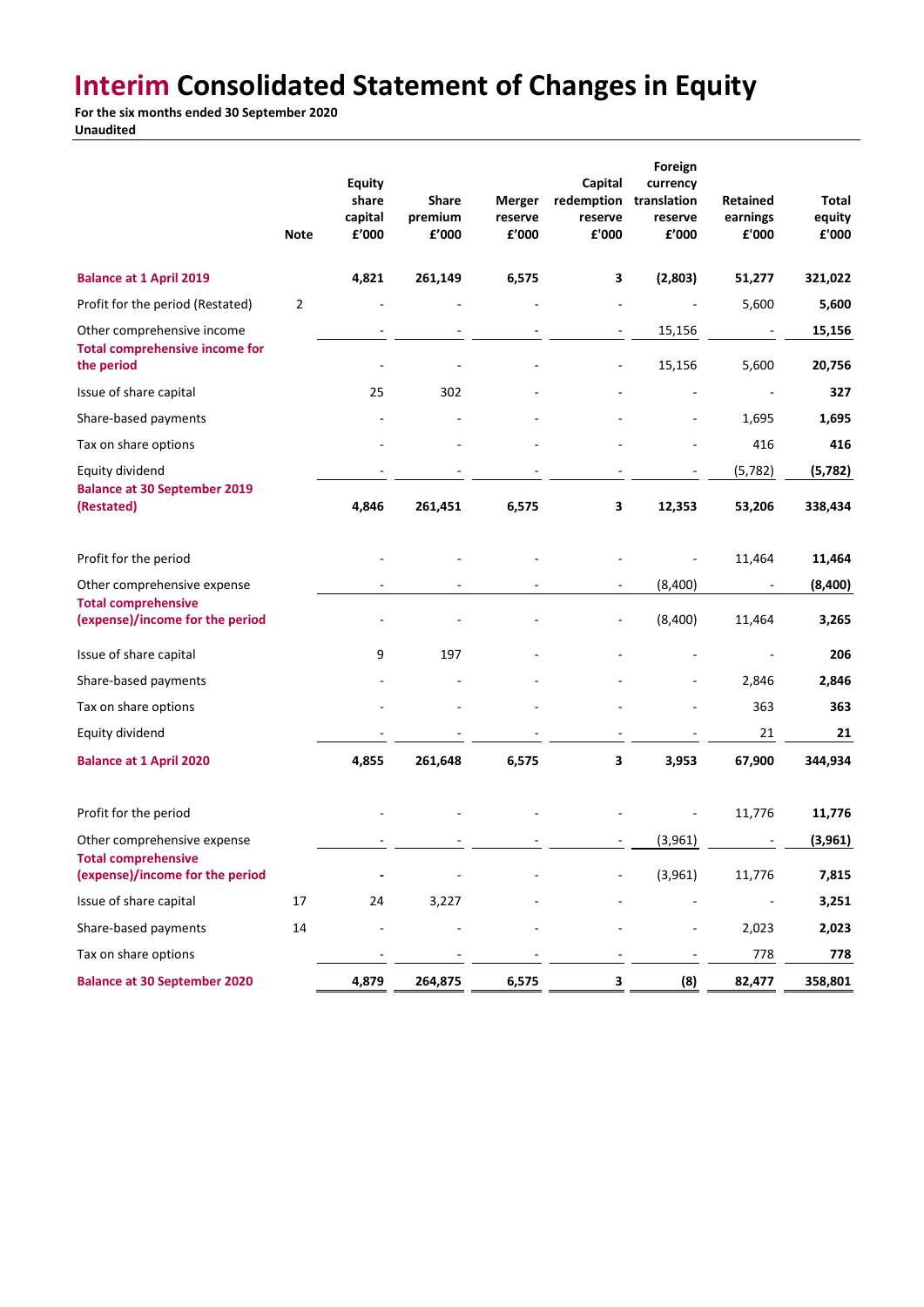## **Interim Consolidated Balance Sheet**

**As at 30 September 2020 Unaudited**

|                                                           |             |                  | Restated <sup>1</sup> |                  |
|-----------------------------------------------------------|-------------|------------------|-----------------------|------------------|
|                                                           |             | As at            | As at                 | As at            |
|                                                           | <b>Note</b> | 30 September     | 30 September          | 31 March         |
|                                                           |             | 2020             | 2019                  | 2020             |
|                                                           |             | £'000            | £'000                 | £'000            |
| <b>ASSETS</b>                                             |             |                  |                       |                  |
| <b>Non-current assets</b>                                 |             |                  |                       |                  |
| Property, plant and equipment                             | 9           | 4,214            | 4,594                 | 4,653            |
| Right-of-use assets                                       | 9           | 4,006            | 5,205                 | 4,767            |
| Intangible assets                                         | 10          | 400,642          | 431,308               | 414,505          |
| Investments                                               | 11          | 2,288            |                       |                  |
| Deferred tax asset                                        |             | 7,231            | 6,636                 | 6,294            |
|                                                           |             | 418,381          | 447,743               | 430,219          |
| <b>Current assets</b>                                     |             |                  |                       |                  |
| Inventories                                               |             | 136              | 263                   | 128              |
| Trade and other receivables                               | 12          | 51,311           | 49,302                | 66,554           |
| Cash and short-term deposits                              |             | 32,281           | 23,267                | 27,499           |
| Current tax                                               |             | 5,363            | 413                   | 1,803            |
|                                                           |             | 89,091           | 73,245                | 95,984           |
| <b>TOTAL ASSETS</b>                                       |             | 507,472          | 520,988               | 526,203          |
| <b>EQUITY AND LIABILITIES</b>                             |             |                  |                       |                  |
|                                                           |             |                  |                       |                  |
| <b>Capital and reserves</b>                               |             |                  |                       |                  |
| Equity share capital                                      | 17<br>17    | 4,879            | 4,846<br>261,451      | 4,855            |
| Share premium<br>Merger reserve                           |             | 264,875<br>6,575 | 6,575                 | 261,648<br>6,575 |
| Capital redemption reserve                                |             | 3                | 3                     | 3                |
| Foreign currency translation reserve                      |             | (8)              | 12,353                | 3,953            |
| Retained earnings                                         |             | 82,477           | 53,206                | 67,900           |
| Total equity attributable to equity holders of the parent |             | 358,801          | 338,434               | 344,934          |
| <b>Non-current liabilities</b>                            |             |                  |                       |                  |
| Loans                                                     | 15          | 34,736           | 75,543                | 62,139           |
| Lease liabilities                                         |             | 2,912            | 4,142                 | 3,713            |
| Provisions                                                | 13          | 1,161            | 1,046                 | 1,016            |
| Deferred revenue                                          |             | 651              | 880                   | 787              |
| Contingent consideration                                  | 18          | 458              |                       |                  |
| Deferred tax liability                                    |             | 24,622           | 29,092                | 27,155           |
|                                                           |             | 64,540           | 110,703               | 94,810           |
| <b>Current liabilities</b>                                |             |                  |                       |                  |
| Loans                                                     | 15          |                  | 1,054                 |                  |
| Lease liabilities                                         |             | 1,976            | 1,992                 | 2,012            |
| Trade and other payables                                  |             | 42,626           | 31,455                | 40,641           |
| Deferred revenue                                          |             | 35,326           | 31,933                | 37,627           |
| Contingent consideration                                  | 18          | 4,203            | 5,417                 | 6,179            |
|                                                           |             | 84,131           | 71,851                | 86,459           |
| <b>TOTAL LIABILITIES</b>                                  |             | 148,671          | 182,554               | 181,269          |
|                                                           |             |                  |                       |                  |
| <b>TOTAL EQUITY AND LIABILITIES</b>                       |             | 507,472          | 520,988               | 526,203          |

<sup>1</sup> See note 2 for details of restatement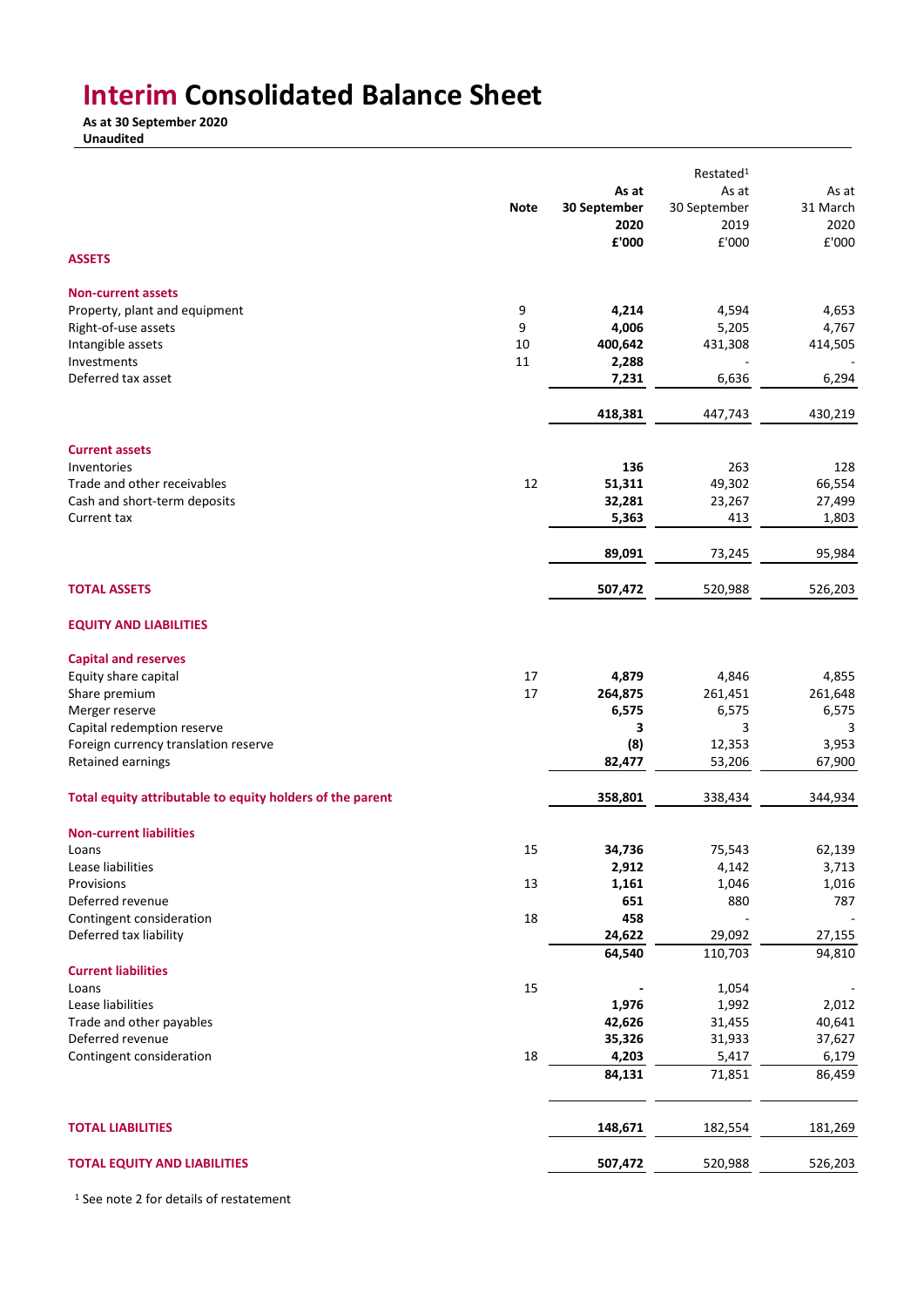# **Interim Consolidated Cash Flow Statement**

**For the six months ended 30 September 2020**

**Unaudited**

|                                                                    |             |              | Restated <sup>1</sup> |           |
|--------------------------------------------------------------------|-------------|--------------|-----------------------|-----------|
|                                                                    |             | 6 months to  | 6 months to           | Year to   |
|                                                                    |             | 30 September | 30 September          | 31 March  |
|                                                                    | <b>Note</b> | 2020         | 2019                  | 2020      |
|                                                                    |             | £'000        | £'000                 | £'000     |
|                                                                    |             |              |                       |           |
| Group profit before tax                                            |             | 14,860       | 8,486                 | 20,626    |
| Adjustments to reconcile Group profit before tax to net cash flows |             |              |                       |           |
| Finance revenue                                                    |             | (7)          | (24)                  | (143)     |
| Finance costs                                                      |             | 809          | 1,223                 | 2,361     |
| Depreciation of plant and equipment                                | 9           | 742          | 899                   | 1,760     |
| Depreciation of right-of-use assets                                | 9           | 948          | 865                   | 1,850     |
| Amortisation of intangible assets                                  | 10          | 9,181        | 9,722                 | 19,192    |
| Fair value adjustment on contingent consideration                  | 18          | 571          | 209                   | 971       |
| Impairment of goodwill                                             | 10          | 79           |                       |           |
| Loss on disposal of plant and equipment                            |             |              |                       | 260       |
| Loss on disposal of intangible assets                              |             |              | 259                   |           |
| Share-based payments                                               | 14          | 2,023        | 1,695                 | 4,541     |
| (Increase)/decrease in inventories                                 |             | (11)         | 78                    | 213       |
| Decrease/(increase) in receivables                                 |             |              | 5,693                 |           |
|                                                                    |             | 12,701       |                       | (5, 725)  |
| Increase/(decrease) in payables                                    |             | 2,286        | (5,261)               | 2,592     |
| Cash generated from operations                                     |             | 44,182       | 23,844                | 48,498    |
| Income tax paid                                                    |             | (8, 917)     | (4,011)               | (6, 386)  |
|                                                                    |             |              |                       |           |
| Net cash generated from operating activities                       |             | 35,265       | 19,833                | 42,112    |
| Cash flows (used in)/from investing activities                     |             |              |                       |           |
| Acquisition of subsidiaries, net of cash acquired                  | 18          | (2,089)      | (82)                  | (86)      |
| Purchase of plant and equipment                                    | 9           | (243)        | (422)                 | (1, 199)  |
| Purchase of software                                               | 10          | (234)        | (29)                  | (140)     |
| Proceeds from disposal of plant and equipment                      |             |              | 6                     | 5         |
| Finance revenue                                                    |             | 7            | 24                    | 143       |
|                                                                    |             |              |                       |           |
| Net cash flows used in investing activities                        |             | (2,559)      | (503)                 | (1, 277)  |
| Cash flows (used in)/from financing activities                     |             |              |                       |           |
| Finance costs paid                                                 |             | (559)        | (1,081)               | (1, 911)  |
| Proceeds from issue of shares                                      | 17          | 963          | 327                   | 490       |
| Repayment of borrowings                                            | 15          | (27, 500)    | (10, 400)             | (24, 914) |
| Repayment of lease liabilities                                     |             | (1, 143)     | (1,051)               | (2,043)   |
| Dividends paid to equity shareholders                              | 8           |              | (5, 782)              | (5,761)   |
| Net cash flows used in financing activities                        |             | (28, 239)    | (17, 987)             | (34, 139) |
|                                                                    |             |              |                       |           |
| Net increase in cash and cash equivalents                          |             | 4,467        | 1,343                 | 6,696     |
| Effect of exchange rates on cash and cash equivalents              |             | 315          | 735                   | (386)     |
| Cash and cash equivalents at the beginning of the period           |             | 27,499       | 21,189                | 21,189    |
| Cash and cash equivalents at the end of the period                 |             | 32,281       | 23,267                | 27,499    |

<sup>1</sup> See note 2 for details of restatement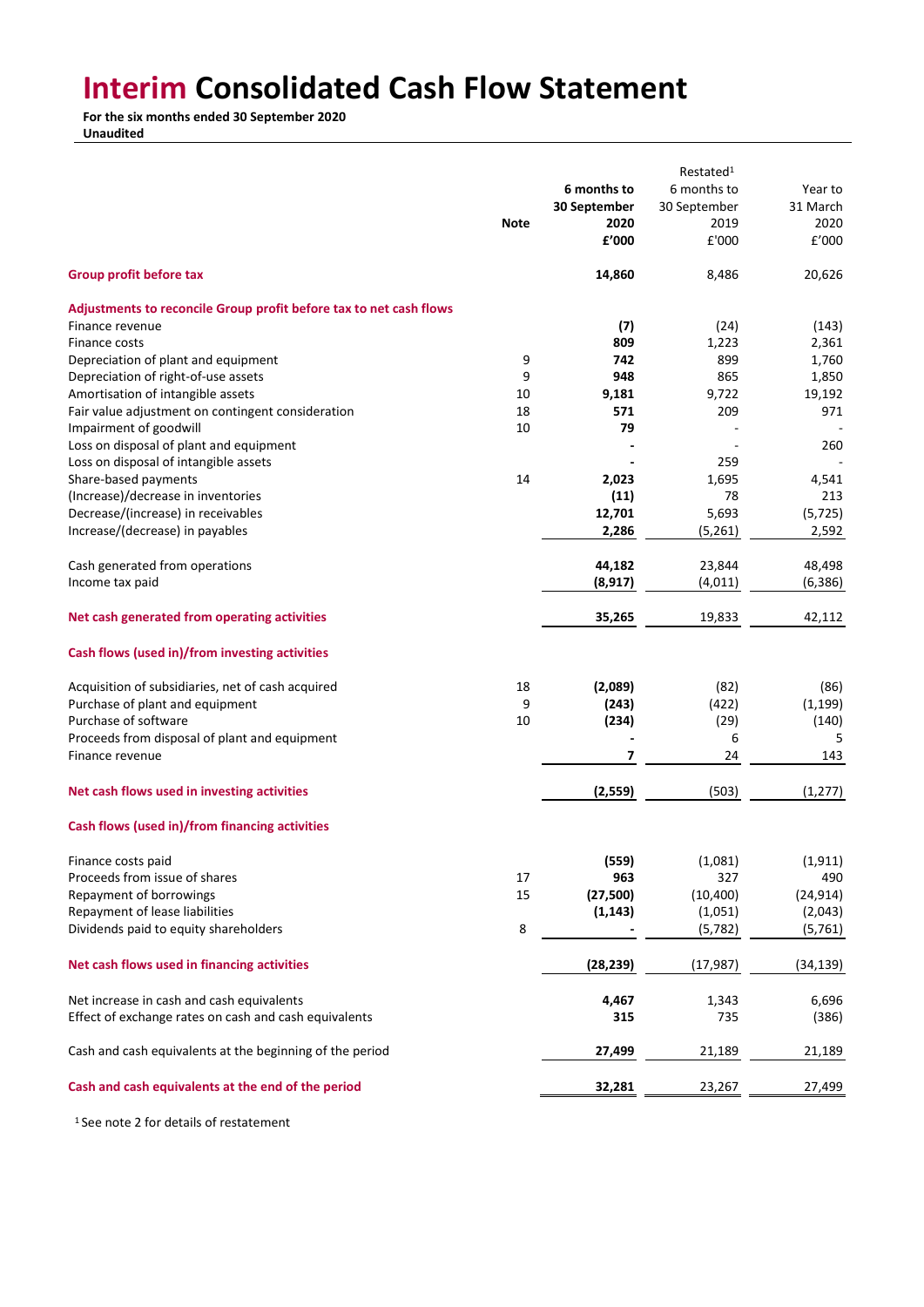## **1. CORPORATE INFORMATION**

The interim condensed consolidated financial statements of GB Group plc ('the Group') for the six months ended 30 September 2020 were authorised for issue in accordance with a resolution of the directors on 8 December 2020. GB Group plc is a public limited company incorporated in the United Kingdom whose shares are publicly traded on the Alternative Investment Market (AIM) of the London Stock Exchange.

## **2. BASIS OF PREPARATION AND ACCOUNTING POLICIES**

### **Basis of Preparation**

These interim condensed consolidated financial statements for the six months ended 30 September 2020 have been prepared in accordance with IAS 34 'Interim Financial Reporting'. The annual financial statements of the Group are prepared in accordance with IFRSs as adopted by the European Union.

The interim condensed consolidated financial statements are presented in the Group's functional currency of pounds Sterling and all values are rounded to the nearest thousand (£'000) except when otherwise indicated.

The interim condensed consolidated financial statements do not constitute statutory financial statements as defined in section 435 of the Companies Act 2006 and therefore do not include all the information and disclosures required in the annual financial statements and should be read in conjunction with the Group's annual financial statements as at 31 March 2020. The financial information for the preceding year is based on the statutory financial statements for the year ended 31 March 2020. These financial statements, upon which the auditors issued an unqualified opinion, have been delivered to the Registrar of Companies. These financial statements did not require a statement under either section 498(2) or section 498(3) of the Companies Act 2006.

### **Going Concern**

In light of the Covid pandemic, an extensive review of the going concern assumption was conducted prior to the approval of the 31 March 2020 Annual Report. This review has been updated for the results for the six months of FY21, results which have been ahead of those forecast during the year-end review in terms of revenue, profit and cash generation.

The actual revenue performance for the six months showed organic growth at constant currency of 10.4%. The going concern model at the year-end was based on a market consensus position of a decline of 10.3% and so the performance in the first half of the year has been significantly ahead of this. Growth was underpinned by a strong performance in the USA from a specific one-off customer project, which is not expected to continue into the second half of the year. In addition to the revenue (and profit) performance GBG has been able to convert this into cash and reduce the net debt level. The cash conversion % for the first half was 154.9% compared to 103.3% in the same period in 2019. The rolling 12-month cash conversion % was 121.5% at 30 September 2020 compared to 95.2% at 31 March 2020 and 94.0% at 30 September 2019. This is also ahead of the assumptions used in the going concern model for the 31 March 2020 year-end.

The base case model has been updated at the half-year for the actuals to 30 September 2020 and the latest forecasts through to 31 March 2022 based on the same underlying growth assumptions as the year-end. This update takes into account the continuing nature of the pandemic, in addition to reflecting the expected payment of an interim dividend in January 2021 of approximately £5.9 million and the 2020 Executive Director bonus of £1.7 million. Under the updated base case and a range of potential downside scenarios, the Group continues to have significant liquidity and financial covenant headroom under its debt facilities.

The model was then adjusted to assess what level of decline in revenue would be required to result in a covenant breach. This shows that it would take a decline of 43% to result in a breach of covenants, which would occur as at 30 September 2021 (in the year-end model it took a decline of 42% to result in a breach as at 30 June 2021).

Based on the current trading performance and through reference to current market consensus, a decline of anywhere near 43% is considered by the Directors to be highly unlikely. If this became even a remote possibility, then certain cash conservation measures in management's control would be implemented well in advance of the breach. This includes either not declaring or reducing future final dividend payments, pay and recruitment freezes, withdrawing bonuses and reductions to the payroll cost base. In addition, the range of mitigating actions detailed in the 2020 Annual Report remain available, albeit these are not within management's control. This includes, for example, accessing the £30 million Accordion facility within the Group's banking agreement, requesting a delay to UK tax payments, raising cash through an equity placing and disposal of part of the business.

In assessing going concern the Directors have also considered the requirement to refinance the Revolving Credit Facility. At present this facility expires in February 2022, although positive discussions have already been held with the syndicate banks about exercising a oneyear extension option available within the agreement, which would take it to February 2023. The Group is not able to formally request this extension until 13 December 2020. For the purpose of the going concern assessment the cashflow forecast was extended through to March 2022. This shows that the Group would have sufficient cash to be able to repay the current outstanding balance on the loan facility in February 2022, in the unlikely situation that either an extension or alternative financing was not in place. A persistent revenue decline of over 20% throughout the whole period to February 2022 would need to happen for there to be a risk of non-payment and this is prior to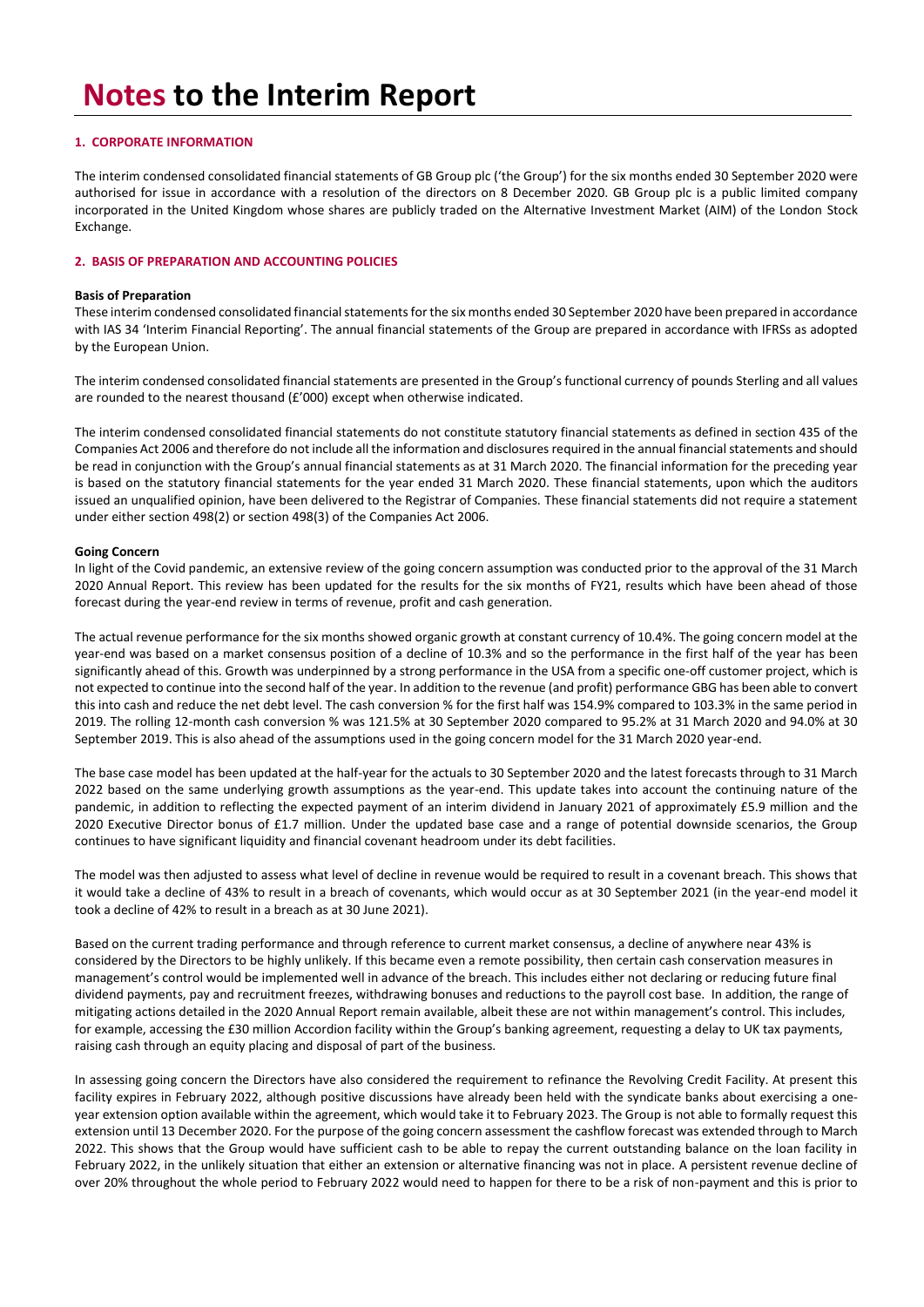certain cash conservation mechanisms in management's control, as set out above. On this basis management consider it remote that the repayment of the Revolving Credit Facility could not be made should it be necessary.

Following review of future forecasts and applying reasonable and extreme sensitivities, the Directors have a reasonable expectation that the Group has adequate resources to continue in operational existence for the foreseeable future. For these reasons, the Board continues to adopt the going concern basis in preparing the interim financial statements.

## **Accounting Policies**

The accounting policies adopted in the preparation of the interim condensed consolidated financial statements are consistent with those followed in the preparation of the Group's annual financial statements for the year ended 31 March 2020. The Group has not early adopted any standard, interpretation or amendment that has been issued but is not yet effective. The following amendment applies for the first time, however it does not have an impact on the interim consolidated financial statements of the Group.

## *Amendments to IFRS 3: Definition of a business*

The amendment to IFRS 3 does not have any impact in the interim financial statements of the Group, however the amendment will be adopted in the accounting policies of the Group for future acquisitions.

### *Investments*

During the 6 month period ended 30 September 2020, the Group invested in shares of a non-connected company, CredoLab Pte Ltd. The investment has been accounted for as a financial instrument on the basis that the Group does not have control, joint control or significant influence over the entity.

### *Financial assets designated at fair value through other comprehensive income (OCI) (equity instruments)*

Upon initial recognition, the Group can elect to classify irrevocably its equity investments as equity instruments designated at fair value through OCI when they meet the definition of equity under IAS 32 Financial Instruments: Presentation and are not held for trading. The classification is determined on an instrument-by-instrument basis.

Gains and losses on these financial assets are never recycled to profit or loss. Dividends are recognised as other income in the statement of profit or loss when the right of payment has been established, except when the Group benefits from such proceeds as a recovery of part of the cost of the financial asset, in which case, such gains are recorded in OCI. Equity instruments designated at fair value through OCI are not subject to impairment assessment.

The Group elected to classify irrevocably its non-listed equity investments under this category.

### **Prior Period Restatements**

### *Refinement of IFRS 16*

Since the September 2019 interim financial statements were produced, the Group refined its assessment of the impact of IFRS 16 'Leases' with the finalised adjustments fully reflected in the March 2020 Annual Report and Accounts. The impact of IFRS 16 on adoption has changed since reported at September 2019 to incorporate a revised valuation of lease assets and liabilities due to an updated assessment on the valuation of lease incentives and dilapidations. The September 2019 figures in these interim accounts have been restated to reflect the phasing of these refinements on the first half results. The figures as at 1 April 2019 and 1 April 2020 remain as presented in the 2020 Annual Report and Accounts.

The impact of the unwinding of refinement of IFRS 16 on the 6-month period income statement is an increase in profit of £73,000, representing a change in depreciation (decrease in charge of £60,000) and interest (decrease in charge of £13,000). Foreign exchange differences through other comprehensive income were a loss of £62,000. There is also an increase in opening retained earnings of £546,000, which represents the difference between the adjustment to opening retained earnings at 1 April 2019 presented at 30 September 2019, compared to that presented in the annual financial statements 31 March 2020.

### *Measurement period restatement*

In the year to 31 March 2019 GBG completed two acquisitions, the measurement periods for which ended during the year to 31 March 2020.

No further adjustments were identified to the provisional fair values in respect of the acquisition of VIX Verify Pty Limited.

In respect of the acquisition of IDology Inc. adjustments to the provisional fair values were made during the measurement period, detailed in the March 2020 Annual Report and Accounts within which the adjustments were fully reflected. The adjustments impacted the position at 31 March 2019, and thus the position at 30 September 2019 which has been restated.

A revaluation of the contingent consideration at 30 September 2019 has resulted in a £209,000 charge to the income statement. This has been recognised in exceptional items (see note 4). The revaluation of the goodwill at 30 September 2019 resulted in a credit of £209,000 which has been recognised through the statement of other comprehensive income. Therefore, the overall impact to equity is nil.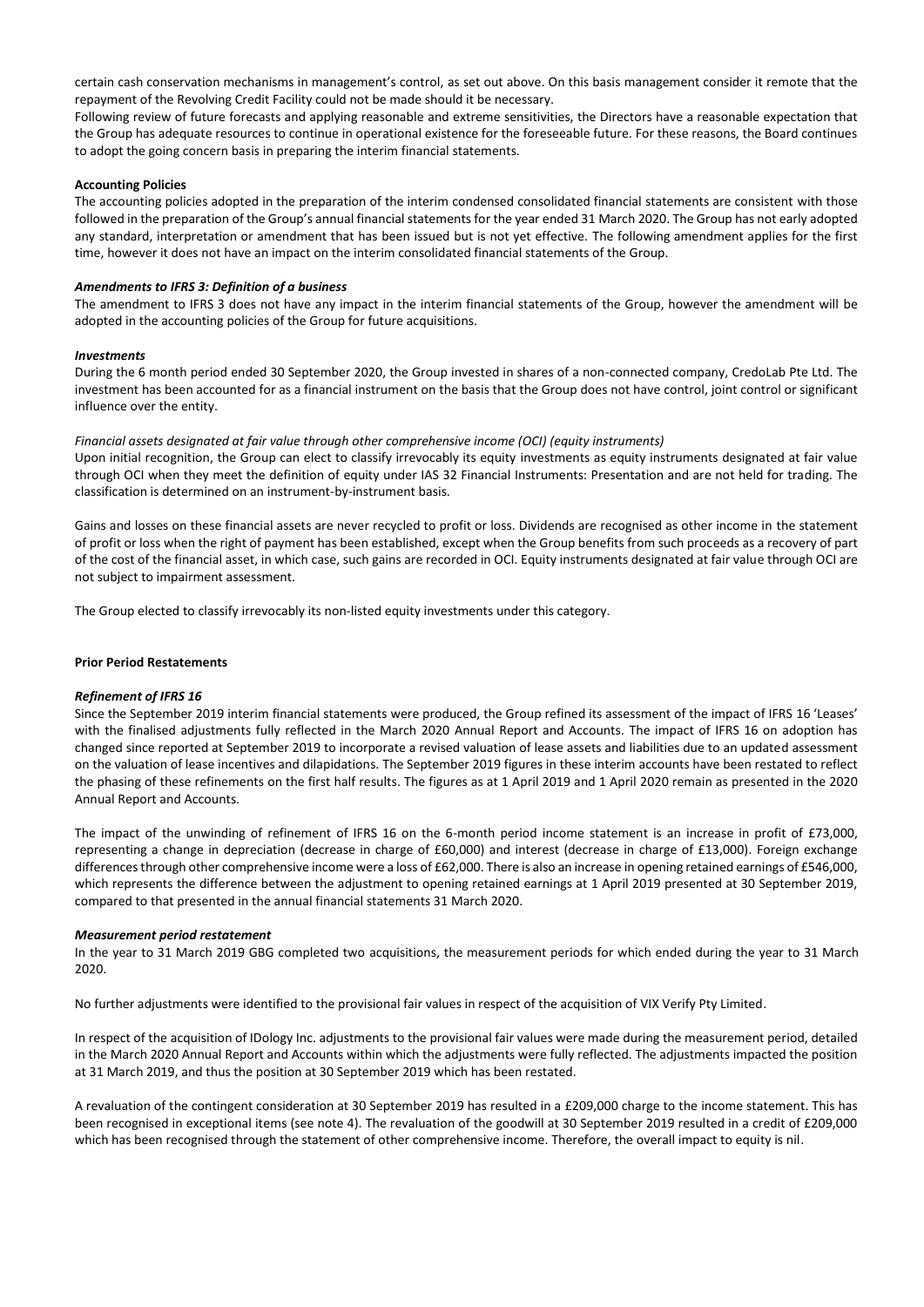#### The impact of these prior period restatements is presented below:

#### **30 September 2019**

|                                       |               | Unwinding of |                |             |
|---------------------------------------|---------------|--------------|----------------|-------------|
|                                       | As previously | period       | refinement of  |             |
|                                       | reported      | adjustment   | <b>IFRS 16</b> | As restated |
|                                       | £'000         | £000         | £'000          | £'000       |
| <b>Assets</b>                         |               |              |                |             |
| Property, plant and equipment         | 4,695         |              | (101)          | 4,594       |
| Right-of-use assets                   | 5,494         |              | (289)          | 5,205       |
| Intangible assets                     | 425,891       | 5,417        |                | 431,308     |
| Investments                           |               |              |                |             |
| Deferred tax assets                   | 6,454         |              | 182            | 6,636       |
| Current assets                        | 73,245        |              |                | 73,245      |
| <b>Total assets</b>                   | 515,779       | 5,417        | (208)          | 520,988     |
| <b>Equity</b>                         |               |              |                |             |
| Share capital and share premium       | 266,297       |              |                | 266,297     |
| Other reserves                        | 6,578         |              |                | 6,578       |
| Foreign retranslation reserve         | 12,206        | 209          | (62)           | 12,353      |
| <b>Retained earnings</b>              | 52,796        | (209)        | 619            | 53,206      |
| Total equity                          | 337,877       |              | 557            | 338,434     |
| <b>Liabilities</b>                    |               |              |                |             |
| Interest-bearing loans and borrowings | 76,597        |              |                | 76,597      |
| Lease liabilities                     | 6,425         |              | (291)          | 6,134       |
| Trade payables and other liabilities  | 64,840        |              | (572)          | 64,268      |
| Provisions                            | 1,137         |              | (91)           | 1,046       |
| Contingent consideration              |               | 5,417        |                | 5,417       |
| Deferred tax                          | 28,903        |              | 189            | 29,092      |
| <b>Total liabilities</b>              | 177,902       | 5,417        | (765)          | 182,554     |

### **Judgements and Estimates**

Full details of significant accounting judgements, estimates and assumptions used in the application of the Group's accounting policies can be found in the Annual Report and Accounts for the year ended 31 March 2020.

As detailed in note 11, during the current period the Group made an investment in CredoLab Pte Ltd. Management have had to apply judgement to assess the appropriate accounting treatment for this investment.

Under IAS 28 *Investments in Associates and Joint Ventures*: "*If an entity holds, directly or indirectly (e.g. through subsidiaries), 20 per cent or more of the voting power of the investee, it is presumed that the entity has significant influence, unless it can be clearly demonstrated that this is not the case. Conversely, if the entity holds, directly or indirectly (e.g. through subsidiaries), less than 20 per cent of the voting power of the investee, it is presumed that the entity does not have significant influence, unless such influence can be clearly demonstrated*."

This investment represents approximately 10% of the shareholding in CredoLab. Under the above guidance this would indicate the investment should be accounted for as a financial asset under IFRS 9 Financial Instruments. However, judgement was required to assess whether the board seat held by GBG gave the Group the power to participate in financial and operating policy decisions. On the basis that this seat is held in an observer capacity only and does not provide a vote on board matters, management has determined that the Group does not have significant influence and therefore the investment has been recognised as a financial asset under IFRS 9.

### **3. RISKS AND UNCERTAINTIES**

Management identifies and assesses risks to the business using an established control model. The Group has a number of exposures which can be summarised as follows: Covid-19; failure to comply with regulations and laws; increasing competition and lack of global reach; nonsupply by a major supplier; cyber-attack; loss of data systems despite disaster recovery & business continuity plans; inability to meet new product development and scalability challenges; loss of intellectual property; and ineffective succession planning and skills retention. These risks and uncertainties facing our business were reported in detail in the 2020 Annual Report and Accounts and all of them are monitored closely by the Group.

## **Brexit**

The outcome of the UK referendum on EU membership has caused uncertainty in both the political and economic environments in which we operate. Although headquartered in the UK, GBG has an established presence internationally, which comprises over half of our Group revenues. We continue to believe our global infrastructure will assist the Group in its response to the ultimate changes in trading arrangements between the UK and the EU. Our business model means that we are comparatively well-placed to manage the consequences of the result and of its effect on the economic environment. However, there is the potential for our costs to increase, for example, through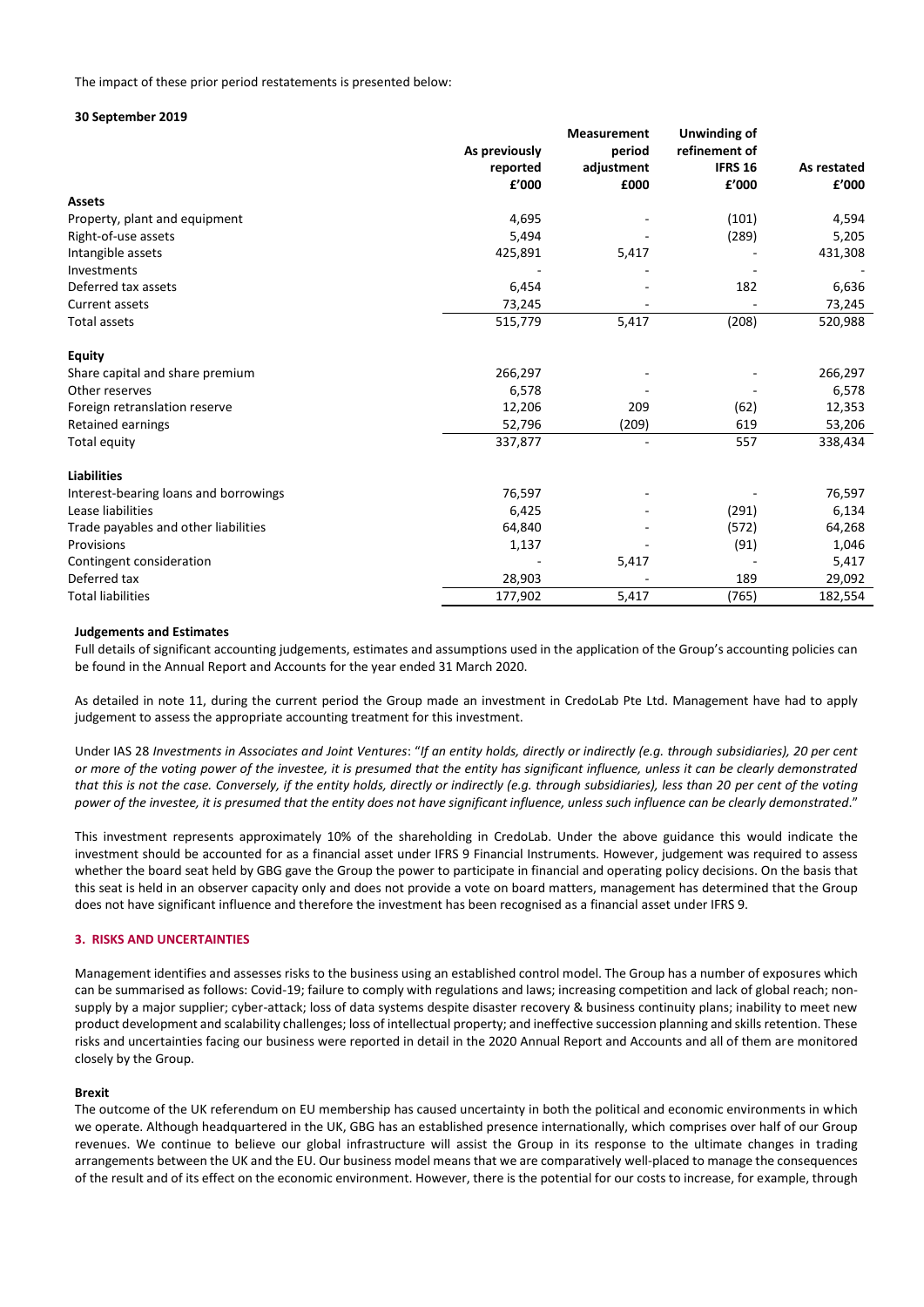any changes required to our systems to reflect new taxes; regulatory risk to increase as a result of any future divergence with the EU regime; and disruption to occur to our suppliers and customers as a result of challenges in their own organisations and supply chains.

At this time, although the outcome of the current Brexit negotiations and post-Brexit arrangements still remains uncertain, we have taken the necessary steps to address those areas that we need to in relation to the Government's guidance of the new rules that will apply from 1 January 2021. We will continue to monitor the situation and manage the practical implications as they occur.

## **COVID-19 pandemic**

The situation with the COVID-19 pandemic is dynamic as businesses globally adjust to the next phases and the implications of a potential vaccine. The impact of COVID-19 pandemic on our customers still varies depending on geography, customer vertical and Group solution. Forecasting the short-term impact of COVID-19 pandemic remains challenging. This is due to the varying nature of lockdowns in our key geographic markets, shifting government stimulus programmes and general economic headwinds presenting difficulties in determining demands for our services. Given experience to date, the Group is confident that the its diverse customer base will continue to be a buffer against any significant revenue impact caused by COVID-19 pandemic.

The Group continues to prioritise the well-being of its team members and supporting its customers. The Group's Board and Executive Team are focused on the addressing the challenges posed by the COVID-19 pandemic by remaining proactive in monitoring the changing landscape of the situation and reacting dynamically to challenges through a range of initiatives.

A further update on the impact of Covid-19 is included within the Chairman's Statement.

## **4. EXCEPTIONAL ITEMS**

|                                                       | 6 months to<br>30 September<br>2020<br>f'000 | (Restated) $1$<br>6 months to<br>30 September<br>2019<br>f'000 | Year to<br>31 March<br>2020<br>f'000 |
|-------------------------------------------------------|----------------------------------------------|----------------------------------------------------------------|--------------------------------------|
| Costs associated with team member reorganisations     | 105                                          | 301                                                            | 555                                  |
| Impairment of goodwill                                | 79                                           |                                                                |                                      |
| Acquisition related costs                             | 85                                           |                                                                | 26                                   |
| Fair value adjustments to contingent consideration    | 747                                          |                                                                | 829                                  |
| Recognition of payroll tax credit                     | (747)                                        |                                                                |                                      |
| Foreign exchange movement on contingent consideration | (176)                                        | 209                                                            | 142                                  |
|                                                       | 93                                           | 510                                                            | 1,552                                |

Costs associated with team member reorganisations relate to exit costs of personnel leaving the business on an involuntary basis, either as a result of integrating acquisitions or due to reorganisations within our operating divisions. Due to the nature of these costs, management deem them to be exceptional in order to better reflect our underlying performance. Exit costs outside of these circumstances are treated as an operating expense.

During the period to 30 September 2020 £79,000 (2019: £nil) has been recognised as an impairment expense relating to the goodwill in the e-Ware Interactive cash generating unit. The carrying value of the goodwill following the impairment is £nil.

Acquisition related costs of £85,000 (2019: £nil) include legal and professional advisor costs directly attributable to completed and potential acquisitions that were either aborted or are not complete at the date of these financial statements. These costs exclude operating or integration costs relating to an acquired business. In the current year these costs related to the investment in Credolabs. Due to the size and nature of these costs, management consider that they would distort the Group's underlying business performance.

Under the terms of the IDology Inc acquisition the sellers are entitled to the benefit of the tax losses of the business at the date of the acquisition as and when GBG utilises them to reduce cash tax payments. On acquisition GBG recognised a Deferred Tax Asset (DTA) in relation to these losses which were expected to be utilised in future years and so the valuation of the DTA was based on the prevailing federal tax rate of 21%. An equivalent contingent consideration liability reflects that the benefit of this DTA is due to the sellers.

On 27 March 2020 in the United States the Coronavirus Aid, Relief, and Economic Security (CARES) Act was passed by Congress and signed into law by President Trump. This Act includes the entitlement for tax losses to now be carried back for up to five years. As the tax rate in the United States in the period 2014-2018 was 35% the value of these losses has increased. GBG has recorded an increase in the value of the DTA related to this new law with the benefit recognised within the income tax charge in the income statement (the DTA was then reclassified to a current tax asset as a cash refund is now available). The increase in the liability to the sellers has been recognised as an exceptional item in the year to 31 March 2020 (£829,000) as it arose outside of the 12 month hindsight period permitted for adjustments to the acquisition accounting.

In the period to 30 September 2020, a previously unrecognised payroll tax credit in the State of Georgia of £747,000 has been recognised, with a corresponding credit being recognised in exceptional items. Previously there was uncertainty over the Group's eligibility to this credit, but this has now been confirmed. As and when the Group receives the benefit of this asset an equivalent amount is due to the sellers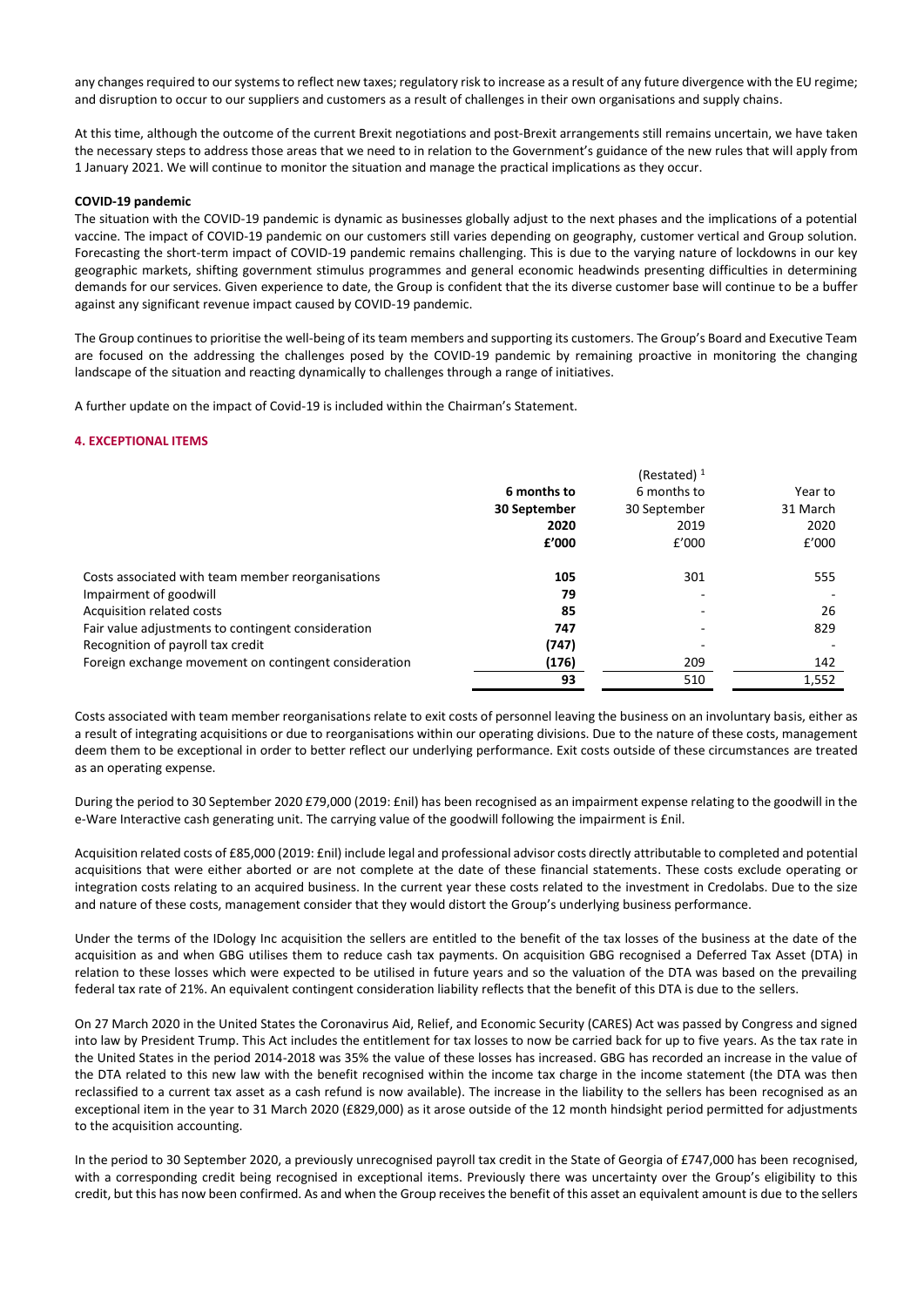of IDology. On this basis the contingent consideration liability has been increased by £747,000 with a corresponding exceptional item charge.

The contingent consideration liability is based on the US Dollar value of the losses and deferred tax asset. As a result, the liability was retranslated at the balance sheet date with a gain of £176,000 (30 September 2019: loss of £209,000 which is a restatement of the reported comparative as detailed in note 2) being treated as an exceptional item.

<sup>1</sup>See note 2 for details of the restatement.

## **5. SEGMENTAL INFORMATION**

The Group's operating segments are internally reported to the Group's Chief Executive Officer as three operating segments: Location, Identity and Fraud. Included within 'Unallocated' is the revenue and profit of the marketing services business, as well as group operating costs such as compliance, finance, legal, people team, information security, directors' remuneration and PLC costs. Group operating costs were £6.0 million in the 6 months to 30 September 2020 (2019: £5.6 million).

The measure of performance of those segments that is reported to the Group's Chief Executive Officer is adjusted operating profit, being profits before amortisation of acquired intangibles, equity-settled share-based payments, exceptional items, net finance costs and tax, as shown below.

The amendments to the presentation of the segmental information for the year ended 31 March 2020 and the six months ended 30 September 2019 is due to the evolution in the go-to-market strategy of the Datacare part of the business, and the subsequent change in how this is reported internally. Previously Datacare was included within the Unallocated segment whereas it is now presented in Location. The values that have been represented in the six months to 30 September 2019 are as follows: revenue £1.0m, adjusted operating profit £0.1m and the values that have been represented in the year to 31 March 2020 are as follows: revenue £1.7m, adjusted operating profit £0.4m.

| Six months ended 30 September 2020   | Fraud<br>£'000 | Identity<br>f'000 | Location<br>f'000 | <b>Unallocated</b><br>£'000 | Total<br>6 months to<br>30 September<br>2020<br>f'000 |
|--------------------------------------|----------------|-------------------|-------------------|-----------------------------|-------------------------------------------------------|
| Licence                              | 11,291         | 3,247             | 14,156            |                             | 28,694                                                |
| Transactional                        |                | 60,699            | 8,742             |                             | 69,441                                                |
| <b>Services</b>                      | 985            | 586               | 2,305             | 1,534                       | 5,410                                                 |
| Total revenue                        | 12,276         | 64,532            | 25,203            | 1,534                       | 103,545                                               |
| <b>Adjusted operating profit</b>     | 2,221          | 23,322            | 7,781             | (6, 488)                    | 26,836                                                |
| Amortisation of acquired intangibles | (230)          | (6,709)           | (1,938)           | (181)                       | (9,058)                                               |
| Share-based payments charge          |                |                   |                   | (2,023)                     | (2,023)                                               |
| <b>Exceptional items</b>             |                |                   |                   | (93)                        | (93)                                                  |
| Operating profit                     | 1,991          | 16,613            | 5,843             | (8, 785)                    | 15,662                                                |
| Finance revenue                      |                |                   |                   |                             |                                                       |
| Finance costs                        |                |                   |                   | (809)                       | (809)                                                 |
| Income tax expense                   |                |                   |                   | (3,084)                     | (3,084)                                               |
| Profit for the period                |                |                   |                   |                             | 11,776                                                |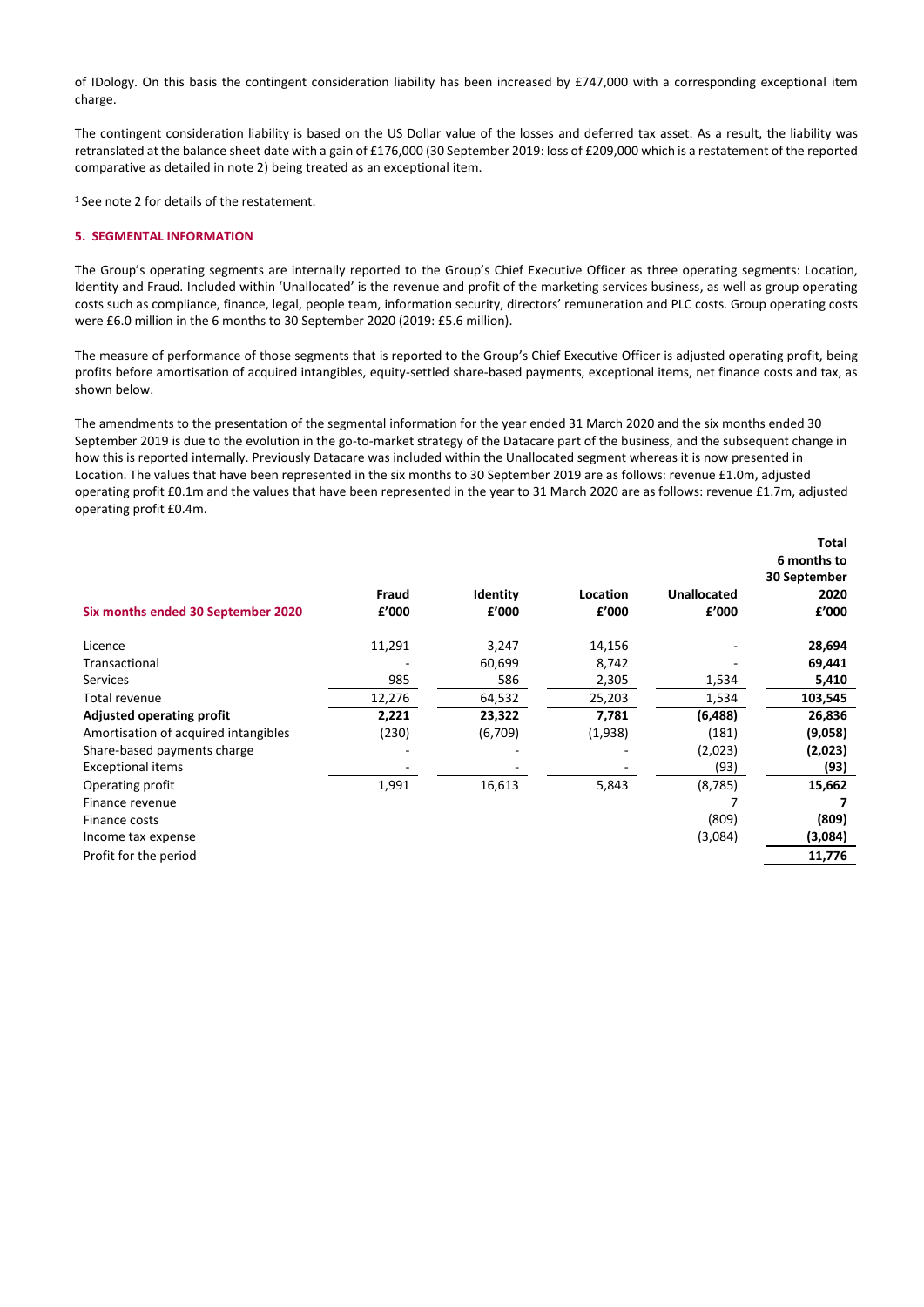|                                      | Fraud  | Identity | (Represented)<br>Location | (Represented)<br><b>Unallocated</b> | (Restated) $1$<br><b>Total</b><br>6 months to<br>30 September<br>2019 |
|--------------------------------------|--------|----------|---------------------------|-------------------------------------|-----------------------------------------------------------------------|
| Six months ended 30 September 2019   | f'000  | f'000    | f'000                     | £'000                               | f'000                                                                 |
| Licence                              | 15,927 | 3,669    | 13,689                    |                                     | 33,285                                                                |
| Transactional                        |        | 45,552   | 8,408                     |                                     | 53,960                                                                |
| <b>Services</b>                      | 895    | 1,972    | 1,159                     | 3,067                               | 7,093                                                                 |
| Total revenue                        | 16,822 | 51,193   | 23,256                    | 3,067                               | 94,338                                                                |
| <b>Adjusted operating profit</b>     | 5,403  | 15,780   | 6,627                     | (6, 255)                            | 21,555                                                                |
| Amortisation of acquired intangibles | (260)  | (7, 214) | (2,010)                   | (181)                               | (9,665)                                                               |
| Share-based payments charge          |        |          |                           | (1,695)                             | (1,695)                                                               |
| <b>Exceptional items</b>             |        |          |                           | (510)                               | (510)                                                                 |
| Operating profit                     | 5,143  | 8,566    | 4,617                     | (8,641)                             | 9,685                                                                 |
| Finance revenue                      |        |          |                           | 24                                  | 24                                                                    |
| Finance costs                        |        |          |                           | (1,223)                             | (1,223)                                                               |
| Income tax expense                   |        |          |                           | (2,886)                             | (2,886)                                                               |
| Profit for the period                |        |          |                           |                                     | 5,600                                                                 |

<sup>1</sup> See note 2 for details of the restatement

|                                      |        |                 | (Represented) | (Represented)      | 31 March 2020 |
|--------------------------------------|--------|-----------------|---------------|--------------------|---------------|
|                                      | Fraud  | <b>Identity</b> | Location      | <b>Unallocated</b> | Total         |
| Year ended 31 March 2020             | £'000  | f'000           | f'000         | £'000              | £'000         |
| Licence                              | 33,563 | 7,135           | 30,845        |                    | 71,543        |
| Transactional                        |        | 95,489          | 16,590        |                    | 112,079       |
| <b>Services</b>                      | 1,943  | 2,784           | 4,045         | 6,707              | 15,479        |
| Total revenue                        | 35,506 | 105,408         | 51,480        | 6,707              | 199,101       |
| <b>Adjusted operating profit</b>     | 13,444 | 33,626          | 14,949        | (14,074)           | 47,945        |
| Amortisation of acquired intangibles | (477)  | (14, 171)       | (3,999)       | (361)              | (19,008)      |
| Share-based payments charge          |        |                 |               | (4, 541)           | (4, 541)      |
| <b>Exceptional items</b>             |        |                 |               | (1, 552)           | (1, 552)      |
| Operating profit                     | 12,967 | 19,455          | 10,950        | (20, 528)          | 22,844        |
| Finance revenue                      |        |                 |               | 143                | 143           |
| Finance costs                        |        |                 |               | (2, 361)           | (2, 361)      |
| Income tax expense                   |        |                 |               | (3, 562)           | (3,562)       |
| Profit for the year                  |        |                 |               |                    | 17,064        |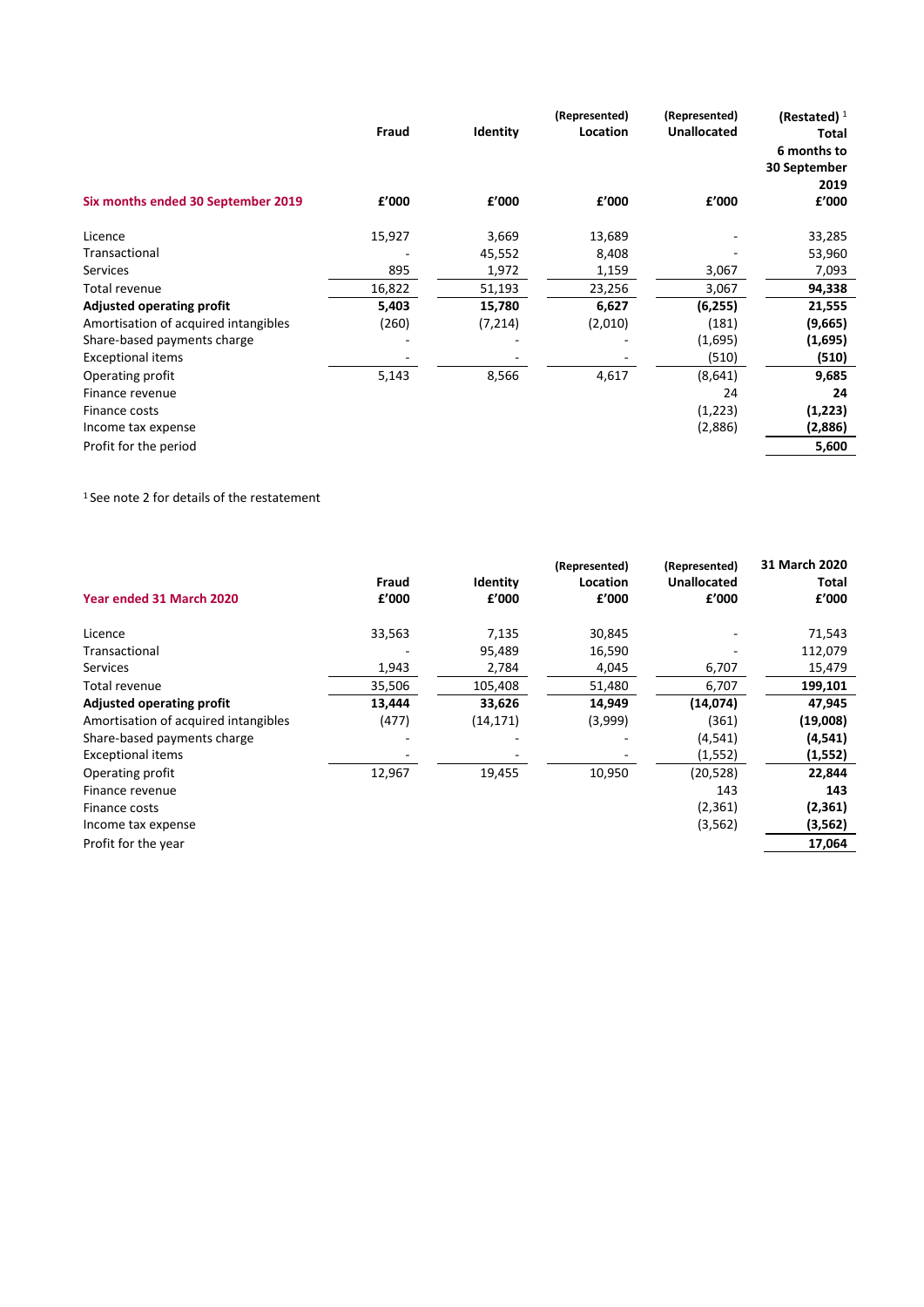## **6. TAXATION**

The Group calculates the period income tax expense using a best estimate of the tax rate that would be applicable to the expected total earnings for the year ending 31 March 2021.

The table below shows the impact on the effective rate of tax of significant non-cash tax transactions:

|                                                                                   | 6 months to                       |                                                    |                                               | (Restated) $1$<br>6 months to     |                                                    |                                              |
|-----------------------------------------------------------------------------------|-----------------------------------|----------------------------------------------------|-----------------------------------------------|-----------------------------------|----------------------------------------------------|----------------------------------------------|
|                                                                                   | Profit<br>before Tax<br>f'000     | 30 September 2020<br>Income tax<br>charge<br>f'000 | Impact on<br>effective<br>tax rate %<br>f'000 | Profit<br>before Tax<br>f'000     | 30 September 2019<br>Income tax<br>charge<br>f'000 | Impact on<br>effective tax<br>rate%<br>f'000 |
| Income statement                                                                  | 14,860                            | 3,084                                              | 21%                                           | 8,486                             | 2,886                                              | 34%                                          |
| Adjustments:<br>Amortisation of acquired<br>intangibles<br>Prior year adjustments | 9,058<br>$\overline{\phantom{a}}$ | 1,647<br>138                                       | (2%)<br>1%                                    | 9,665<br>$\overline{\phantom{a}}$ | 1,861<br>(382)                                     | (8%)<br>(2%)                                 |
|                                                                                   | 23,918                            | 4,869                                              | 20%                                           | 18,151                            | 4,365                                              | 24%                                          |

After adjustment for these non-cash tax transactions, the reason for the decrease in the effective rate of tax is due to the weighting of profits generated in higher rate overseas entities in 2019.

1 See note 2 for details of the restatement.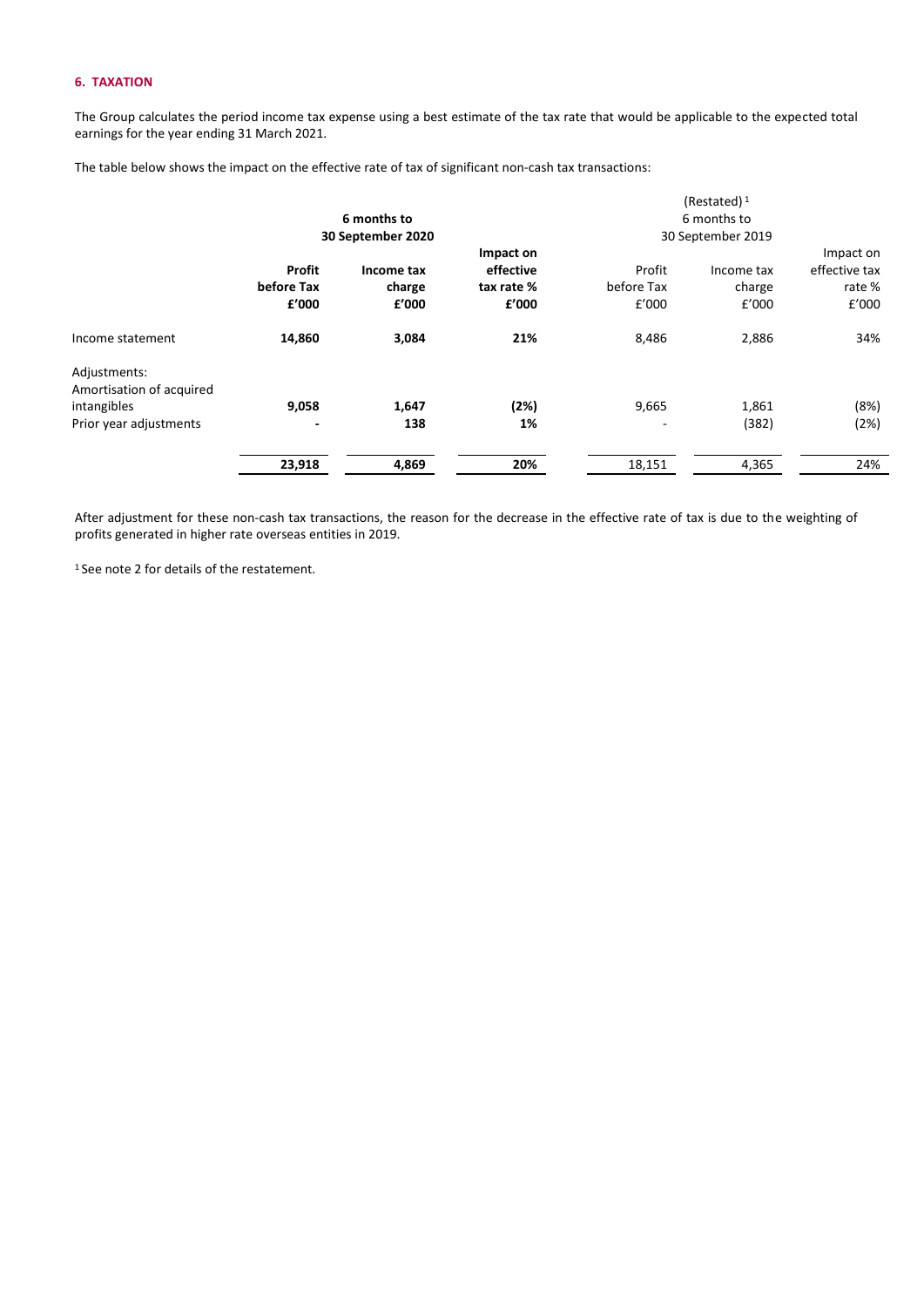## **7. EARNINGS PER ORDINARY SHARE**

#### *Basic*

Basic earnings per share is calculated by dividing the profit attributable to equity holders of the Company by the basic weighted average number of ordinary shares in issue during the period. Please refer to note 2 for details of the prior period restatement.

|                                              | (Restated) $1$                   |       |                |       |               |       |  |
|----------------------------------------------|----------------------------------|-------|----------------|-------|---------------|-------|--|
|                                              | 6 months to 30<br>September 2020 |       | 6 months to 30 |       | Year to       |       |  |
|                                              |                                  |       | September 2019 |       | 31 March 2020 |       |  |
|                                              |                                  | Pence |                | Pence |               | Pence |  |
|                                              |                                  | per   |                | per   |               | per   |  |
|                                              | f'000                            | share | f'000          | share | f'000         | share |  |
| Profit attributable to equity holders of the |                                  |       |                |       |               |       |  |
| Company                                      | 11,776                           | 6.1   | 5,600          | 2.9   | 17,064        | 8.8   |  |

#### *Diluted*

Diluted earnings per share amounts are calculated by dividing the profit for the period attributable to equity holders of the Company by the weighted average number of ordinary shares outstanding during the period plus the weighted average number of ordinary shares that would be issued on the conversion of all the dilutive potential ordinary shares into ordinary shares.

|                                                    | 30 September | 30 September | 31 March    |
|----------------------------------------------------|--------------|--------------|-------------|
|                                                    | 2020         | 2019         | 2020        |
|                                                    | No.          | No.          | No.         |
| Basic weighted average number of shares in issue   | 194,523,778  | 193,190,284  | 193,630,621 |
| Dilutive effect of share options                   | 3,157,853    | 2,816,694    | 3,144,641   |
| Diluted weighted average number of shares in issue | 197,681,631  | 196,006,978  | 196,775,262 |

| 6 months to 30<br>September 2020 |       | 6 months to 30<br>September 2019 |       | Year to<br>31 March 2020 |       |
|----------------------------------|-------|----------------------------------|-------|--------------------------|-------|
|                                  |       |                                  |       |                          |       |
|                                  | per   |                                  | per   |                          | per   |
| f'000                            | share | £'000                            | share | f'000                    | share |
|                                  |       |                                  |       |                          |       |
| 11,776                           | 6.0   | 5,600                            | 2.9   | 17.064                   | 8.7   |
|                                  |       |                                  |       | (Restated)               |       |

## *Adjusted*

Adjusted earnings per share is defined as adjusted operating profit less net finance costs and tax divided by the basic weighted average number of ordinary shares of the Company.

|                                                  |         | 6 months to<br>30 September 2020 |                         |          | (Restated)<br>6 months to<br>30 September 2019 |                  |          | Year to<br>31 March 2020 |                  |  |
|--------------------------------------------------|---------|----------------------------------|-------------------------|----------|------------------------------------------------|------------------|----------|--------------------------|------------------|--|
|                                                  |         | <b>Basic</b><br>pence            | <b>Diluted</b><br>pence |          | Basic<br>pence                                 | Diluted<br>pence |          | Basic<br>pence           | Diluted<br>pence |  |
|                                                  | £'000   | per<br>share                     | per<br>share            | £'000    | per<br>share                                   | per<br>share     | £'000    | per<br>share             | per<br>share     |  |
| Adjusted<br>operating profit<br>Less net finance | 26,836  | 13.8                             | 13.6                    | 21,555   | 11.1                                           | 11.0             | 47,945   | 24.8                     | 24.4             |  |
| costs                                            | (802)   | (0.4)                            | (0.4)                   | (1, 199) | (0.6)                                          | (0.6)            | (2, 218) | (1.1)                    | (1.1)            |  |
| Less tax<br>Adjusted                             | (3,084) | (1.6)                            | (1.6)                   | (2,886)  | (1.5)                                          | (1.5)            | (3, 562) | (1.9)                    | (1.9)            |  |
| earnings                                         | 22,950  | 11.8                             | 11.6                    | 17,470   | 9.0                                            | 8.9              | 42,165   | 21.8                     | 21.4             |  |

<sup>1</sup> See note 2 for details of the restatement.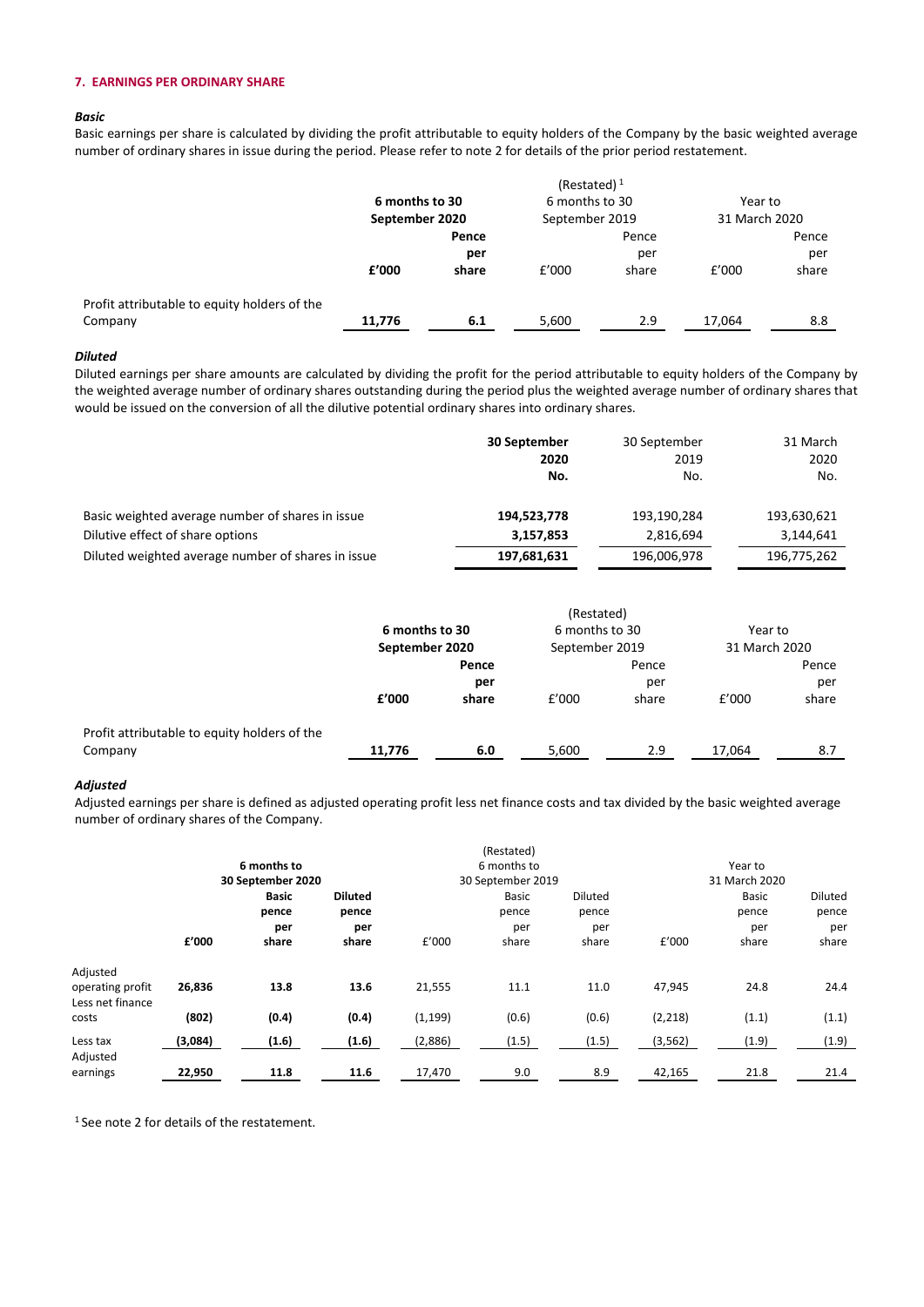## **8. DIVIDENDS PAID AND PROPOSED**

|                                                                                                                       | 6 months to<br>30 September<br>2020 | 6 months to<br>30 September<br>2019 | Year to<br>31 March<br>2020 |
|-----------------------------------------------------------------------------------------------------------------------|-------------------------------------|-------------------------------------|-----------------------------|
| Declared and paid during the period<br>Final dividend for 2020: nil per share (2019 paid in 2020: 2.99p<br>per share) | £'000                               | E'000<br>5,782                      | E'000<br>5,782              |
| Proposed for approval at AGM (not recognised as a liability at 31<br>March)<br>Final dividend for 2020: nil per share |                                     |                                     |                             |
| Interim dividend (not recognised as a liability at 30 September)<br>Interim dividend for 2020/21: 3.00p per share     | 5,855                               |                                     |                             |

The interim dividend of 3.00p per share will be paid on 21 January 2021 to shareholders on the register at the close of business on 18 December 2020. The value in the table above is based on the number of shareholders at 30 September 2020.

## **9. PROPERTY, PLANT AND EQUIPMENT AND RIGHT OF USE ASSETS**

## *Property, Plant and Equipment*

|                                        |              | (Restated) $1$ |
|----------------------------------------|--------------|----------------|
|                                        | 30 September | 30 September   |
|                                        | 2020         | 2019           |
|                                        | f'000        | £'000          |
| Opening net book value at 1 April      | 4,653        | 4,815          |
| Additions                              | 243          | 742            |
| Disposals                              |              | (6)            |
| Depreciation                           | (742)        | (899)          |
| Foreign exchange movement              | 60           | (58)           |
| Closing net book value at 30 September | 4,214        | 4,594          |

## *Right of Use Assets*

|                                        |                | (Restated) $1$ |
|----------------------------------------|----------------|----------------|
|                                        | 30 September   | 30 September   |
|                                        | 2020           | 2019           |
|                                        | f'000          | £'000          |
| Opening net book value at 1 April      | 4,767          | 5,166          |
| Additions                              | 45             | 864            |
| Disposals                              | $\overline{a}$ |                |
| Depreciation                           | (948)          | (865)          |
| Foreign exchange movement              | 142            | 40             |
| Closing net book value at 30 September | 4,006          | 5,205          |

<sup>1</sup> See note 2 for details of the restatement. The figures as at 31 March 2019 and 31 March 2020 remain as presented in the 2020 Annual Report and Accounts, but are restated in comparison to the 30 September 2019 Interim Accounts.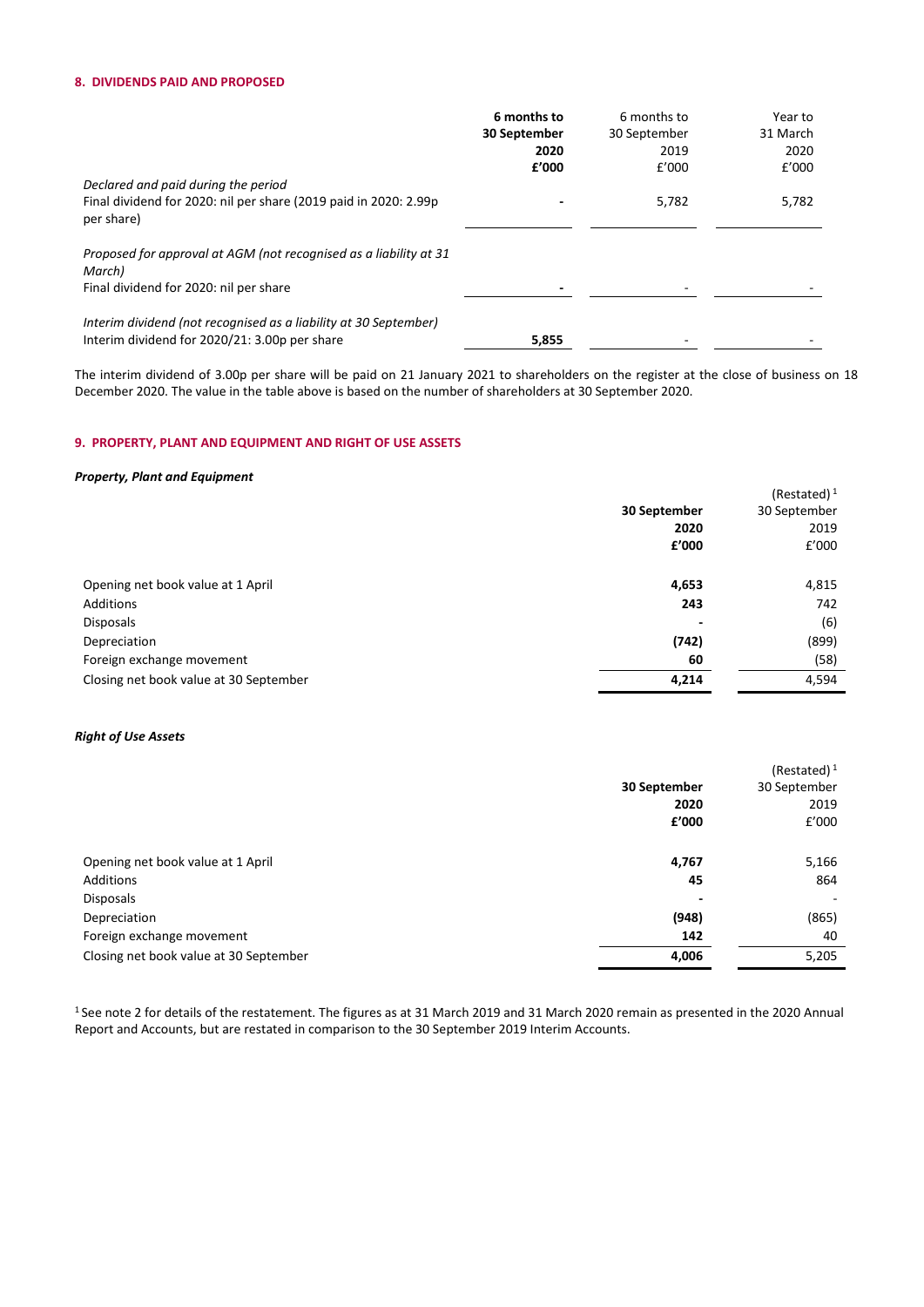## **10. INTANGIBLE ASSETS**

|                                                   |                        |                     | Non-             | Total                |                   |                   | Internally        |                |
|---------------------------------------------------|------------------------|---------------------|------------------|----------------------|-------------------|-------------------|-------------------|----------------|
|                                                   | Customer               | Software            | complete         | acquired             |                   | Purchased         | developed         |                |
|                                                   | relationships<br>£'000 | technology<br>£'000 | clauses<br>£'000 | intangibles<br>£'000 | Goodwill<br>£'000 | software<br>£'000 | software<br>£'000 | Total<br>£'000 |
| Cost                                              |                        |                     |                  |                      |                   |                   |                   |                |
| At 1 April 2019 -<br>restated <sup>1</sup>        | 118,060                | 32,648              | 5,378            | 156,086              | 298,032           | 2,253             | 1,771             | 458,142        |
| Foreign currency<br>adjustment                    | 4,125                  |                     | 1,288            | 5,413                | 10,534            | 10                |                   | 15,957         |
| Additions-<br>purchased                           |                        |                     |                  |                      |                   | 29                |                   | 29             |
| software<br><b>Disposals</b>                      |                        |                     |                  |                      |                   | (259)             |                   | (259)          |
| At 30 September<br>$2019$ – restated <sup>1</sup> | 122,185                | 32,648              | 6,666            | 161,499              | 308,566           | 2,033             | 1,771             | 473,869        |
| Foreign currency<br>adjustment                    | (2,050)                | 527                 | (1,094)          | (2,617)              | (5, 304)          | (9)               |                   | (7,930)        |
| Additions-<br>purchased<br>software               |                        |                     |                  |                      |                   | 154               |                   | 154            |
| <b>Disposals</b>                                  |                        |                     | (695)            | (695)                |                   |                   | (559)             | (1, 254)       |
| At 31 March 2020                                  | 120,135                | 33,175              | 4,877            | 158,187              | 303,262           | 2,178             | 1,212             | 464,839        |
| Foreign currency<br>adjustment                    | (1, 209)               | (315)               | (157)            | (1,681)              | (3, 101)          | (1)               |                   | (4, 783)       |
| Additions-<br>purchased<br>software               |                        |                     |                  |                      |                   | 234               |                   | 234            |
| At 30 September<br>2020                           | 118,926                | 32,860              | 4,720            | 156,506              | 300,161           | 2,411             | 1,212             | 460,290        |
| Amortisation and<br>impairment                    |                        |                     |                  |                      |                   |                   |                   |                |
| At 1 April 2019                                   | 16,670                 | 11,391              | 1,048            | 29,109               |                   | 1,638             | 1,749             | 32,496         |
| Foreign currency<br>adjustment                    | 470                    | (171)               | 37               | 336                  |                   | 7                 |                   | 343            |
| Amortisation<br>during the year                   | 6,080                  | 3,057               | 528              | 9,665                |                   | 49                | 8                 | 9,722          |
| <b>Disposals</b>                                  |                        |                     |                  |                      |                   |                   |                   |                |
| At 30 September<br>2019                           | 23,220                 | 14,277              | 1,613            | 39,110               |                   | 1,694             | 1,757             | 42,561         |
| Foreign currency<br>adjustment                    | (547)                  | 127                 | (18)             | (438)                |                   | (5)               |                   | (443)          |
| Amortisation<br>during the year                   | 6,151                  | 2,667               | 525              | 9,343                |                   | 113               | 14                | 9,470          |
| Disposals                                         |                        |                     | (695)            | (695)                |                   |                   | (559)             | (1, 254)       |
| At 31 March 2020                                  | 28,824                 | 17,071              | 1,425            | 47,320               |                   | 1,802             | 1,212             | 50,334         |
| Foreign currency<br>adjustment                    | (53)                   | 142                 | (33)             | 56                   |                   | (2)               |                   | 54             |
| Amortisation<br>during the year                   | 5,969                  | 2,635               | 454              | 9,058                |                   | 123               |                   | 9,181          |
| Impairment                                        |                        |                     |                  |                      | 79                |                   |                   | 79             |
| At 30 September<br>2020                           | 34,740                 | 19,848              | 1,846            | 56,434               | 79                | 1,923             | 1,212             | 59,648         |
| Net book value<br>At 30 September                 |                        |                     |                  |                      |                   |                   |                   |                |
| 2020                                              | 84,186                 | 13,012              | 2,874            | 100,072              | 300,082           | 488               |                   | 400,642        |
| At 31 March 2020                                  | 91,311                 | 16,104              | 3,452            | 110,867              | 303,262           | 376               |                   | 414,505        |
| At 30 September<br>$2019$ – restated <sup>1</sup> | 98,965                 | 18,371              | 5,053            | 122,389              | 308,566           | 339               | 14                | 431,308        |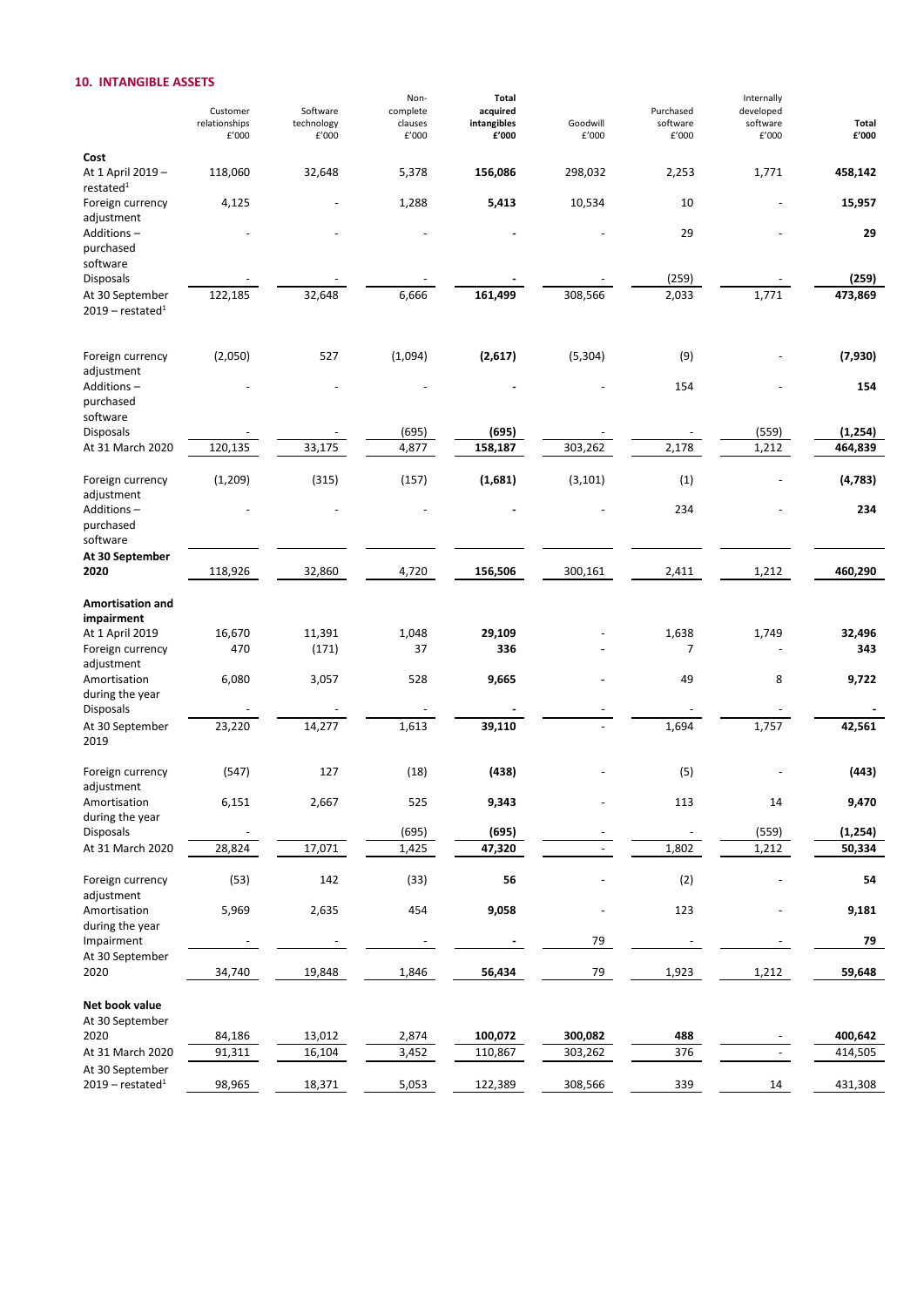## **10. INTANGIBLE ASSETS (continued)**

Goodwill arose on the acquisition of GB Mailing Systems Limited, e-Ware Interactive Limited, Data Discoveries Holdings Limited, Advanced Checking Services Limited, Capscan Parent Limited, TMG.tv Limited, CRD (UK) Limited, DecTech Solutions Pty Ltd, CDMS Limited, Loqate Inc., ID Scan Biometrics Limited, Postcode Anywhere (Holdings) Limited, VIX Verify Global Pty Limited and IDology Inc. Under IFRS, goodwill is not amortised and is tested annually for impairment.

The impairment of goodwill relates to the e-Ware Interactive CGU. As detailed in the 2020 Annual Report, the remaining value in use was based on a single remaining customer from that acquisition. During the current period this customer cancelled their contract and as a result the full amount of goodwill was impaired.

<sup>1</sup> See note 2 for details of the restatement. The figures as at 31 March 2019 and 31 March 2020 remain as presented in the 2020 Annual Report and Accounts, but are restated in comparison to the 30 September 2019 Interim Accounts.

## **11. INVESTMENTS**

|           | 6 months to              | 6 months to              | Year to                  |
|-----------|--------------------------|--------------------------|--------------------------|
|           | 30 September             | 30 September             | 31 March                 |
|           | 2020                     | 2019                     | 2020                     |
|           | £'000                    | E'000                    | f'000                    |
| Opening   | ٠                        | 411                      | ۰.                       |
| Additions | 2,288                    | $\overline{\phantom{0}}$ | ٠                        |
| Disposals | $\overline{\phantom{a}}$ | (411)                    | $\sim$                   |
| Closing   | 2,288                    | $\sim$                   | $\overline{\phantom{a}}$ |

During the period ended 30 September 2020 an investment was made into CredoLab Pte Ltd by the Group and on initial recognition, the group has elected to designate the equity instrument at fair value through OCI.

## **12. TRADE AND OTHER DEBTORS**

Included within trade and other debtors is an amount of £458,000 (2019: £Nil) that is expected to be received in greater than twelve months from the balance sheet date.

#### **13 PROVISIONS**

|                          | (Restated) $1$ |          |
|--------------------------|----------------|----------|
| 6 months to              | 6 months to    | Year to  |
| 30 September             | 30 September   | 31 March |
| 2020                     | 2019           | 2020     |
| £'000                    | f'000          | £'000    |
| 646                      | 572            | 551      |
| 515                      | 474            | 465      |
| 1,161                    | 1,046          | 1,016    |
|                          |                |          |
| $\overline{\phantom{a}}$ | ٠              |          |
| 1,161                    | 1,046          | 1,016    |
| 1,161                    | 1,046          | 1,016    |
|                          |                |          |

The dilapidations provision relates to the estimated cost of restoration work required upon termination of leasehold property agreements.

The Group provides long service awards, providing employees with a benefit after they attain a set period of service with the Group, for example 10 or 20 years. For these benefits, IAS 19 requires a liability to be held on the Group's balance sheet.

1 See note 2 for details of the restatement.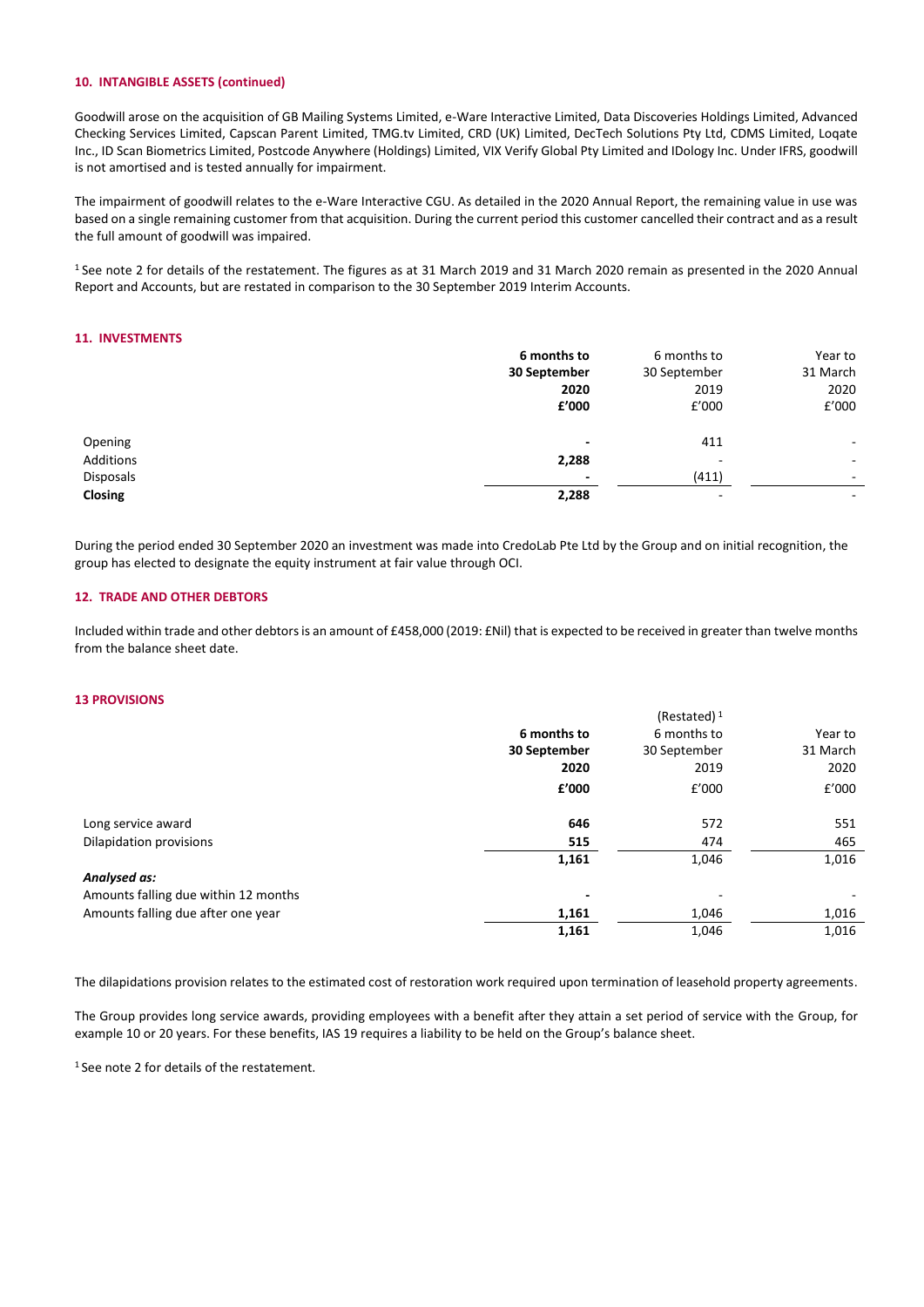## **14. SHARE-BASED PAYMENTS**

The Group operates Executive Share Option Schemes under which executive directors, managers and staff of the Group are granted options over shares.

During the six months ended 30 September 2020, the following share options were granted to executive directors and team members.

| Scheme        | Date                   | No. of options | <b>Exercise price</b> | <b>Fair value</b> |
|---------------|------------------------|----------------|-----------------------|-------------------|
| <b>LTIP</b>   | 16 July - 25 Sept 2020 | 818.065        | 2.5p                  | 552.0p -683.0p    |
| SAYE (3 Year) | 25 Aug – 4 Sept 2020   | 508.098        | 538.0p-739.0p         | 718.0p-722.0p     |
| SAYE (5 Year) | 25 Aug – 4 Sept 2020   | 158.051        | 538.0p-739.0p         | 718.0p-722.0p     |

The charge recognised from equity-settled share-based payments in respect of employee services received during the period was £2,023,000 (2019: £1,695,000).

## **15. LOANS**

In February 2019, the Group refinanced its existing revolving facility and the total committed facility was increased to £110,000,000 with a further £30,000,000 uncommitted accordion option. The facility expires in February 2022. During the period, repayments totalling £27,500,000 were made in relation to this loan. The outstanding balance on this facility at 30 September 2020 was £35,000,000 (31 March 2020: £62,500,000).

This debt bears an initial interest rate of LIBOR + 1.50%. This interest rate is subject to an increase of 0.25% should the business exceed certain leverage conditions.

|                                         | 30 September<br>2020<br>£'000 | 30 September<br>2019<br>f'000 | 31 March<br>2020<br>£'000 |
|-----------------------------------------|-------------------------------|-------------------------------|---------------------------|
| Opening bank loan                       | 62,139                        | 86,888                        | 86,888                    |
| Repayment of borrowings                 | (27, 500)                     | (10, 400)                     | (24, 914)                 |
| Unwinding of loan amortisation fee      | 97                            | 96                            | 192                       |
| Foreign currency translation adjustment |                               | 13                            | (27)                      |
| Closing bank loan                       | 34,736                        | 76,597                        | 62,139                    |
| Analysed as:                            |                               |                               |                           |
| Amounts falling due within 12 months    |                               | 1,054                         |                           |
| Amounts falling due after one year      | 34,736                        | 75,543                        | 62,139                    |
|                                         | 34,736                        | 76,597                        | 62,139                    |

Included within the closing bank loan balance above is £264,000 of unamortised loan arrangement fees (2019: £457,000). This amount is not included in the definition of net debt.

#### **16. RELATED PARTY TRANSACTIONS**

During the period, the Group has not entered into transactions, in the ordinary course of business, with other related parties (2019: £nil).

## *Compensation of key management personnel (including directors)*

|                                     | 6 months to  | 6 months to  | Year to  |
|-------------------------------------|--------------|--------------|----------|
|                                     | 30 September | 30 September | 31 March |
|                                     | 2020         | 2019         | 2020     |
|                                     | f'000        | £'000        | E'000    |
| Short-term employee benefits        | 1,064        | 1,138        | 2,962    |
| Post-employment benefits            | 81           | 37           | 74       |
| Fair value of share options awarded | 3,324        | 2,416        | 2,416    |
|                                     | 4,469        | 3,591        | 5,452    |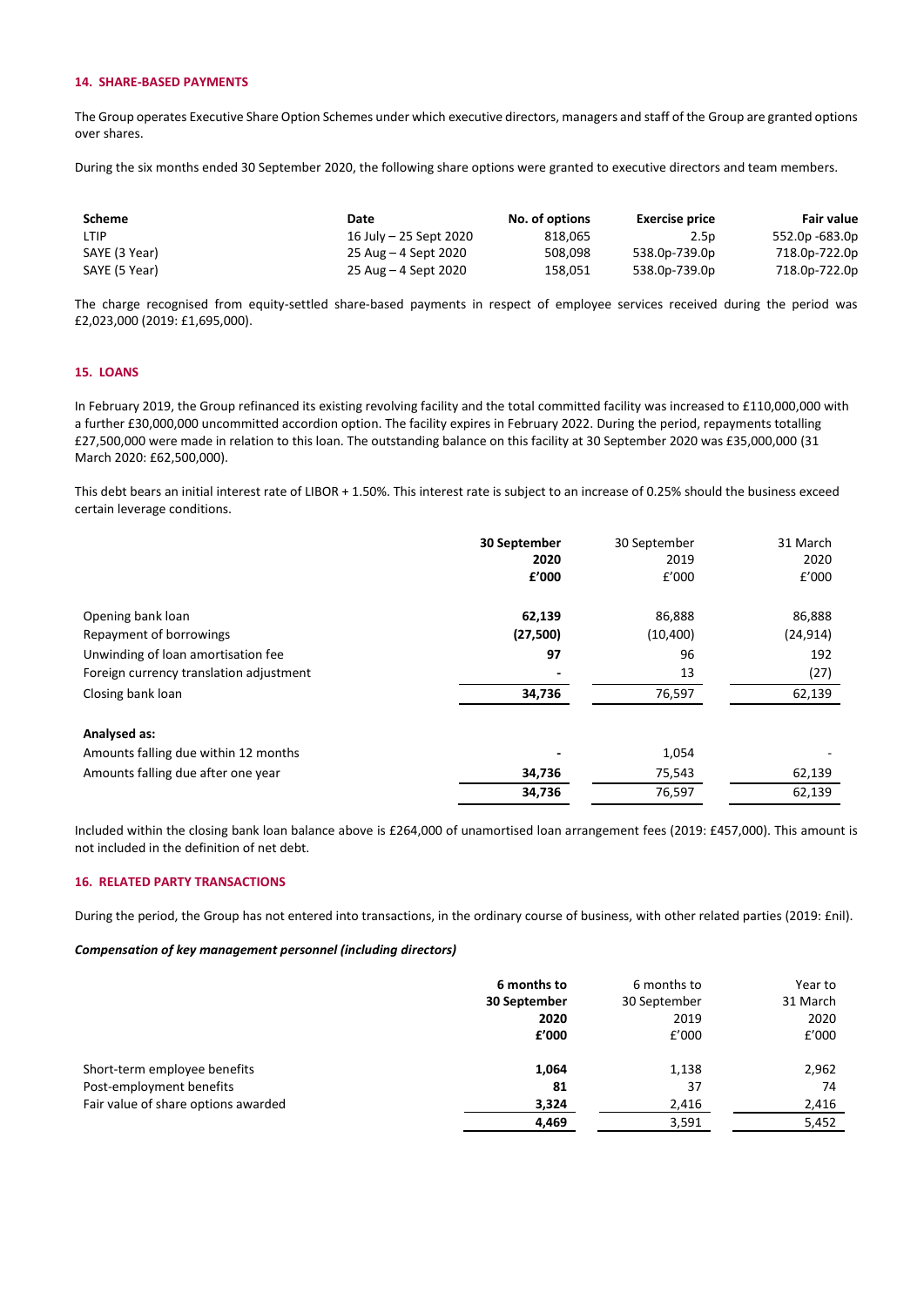## **17. EQUITY SHARE CAPITAL**

During the period 967,170 (2019: 1,002,431) ordinary shares with a nominal value of 2.5p were issued for an aggregate cash consideration of £963,000, and an investment in shares of £2,288,000 (2019: £327,009).

|                                    | 30 September | 30 September | 31 March |
|------------------------------------|--------------|--------------|----------|
|                                    | 2020         | 2019         | 2020     |
|                                    | £'000        | £'000        | £'000    |
| Issued                             |              |              |          |
| Allotted, called up and fully paid | 4.879        | 4,846        | 4,855    |
| Share premium                      | 264,875      | 261,451      | 261,648  |
|                                    | 269,754      | 266,297      | 266,503  |

## **18. CONTINGENT CONSIDERATION**

|                                                           |              | (Restated) $1$ |          |
|-----------------------------------------------------------|--------------|----------------|----------|
|                                                           | 30 September | 30 September   | 31 March |
|                                                           | 2020         | 2019           | 2020     |
|                                                           | f'000        | £'000          | E'000    |
| Opening $-$ as reported                                   | 6,179        | 79             | 5,287    |
| Measurement period adjustment 1                           |              | 5,208          |          |
| Opening - as restated                                     | 6,179        | 5,287          | 5,287    |
| Recognition on the acquisition of subsidiary undertakings | 747          |                | 829      |
| Foreign exchange movement 1                               | (176)        | 209            | 149      |
| Settlement of consideration                               | (2,089)      | (79)           | (86)     |
| Closing                                                   | 4,661        | 5,417          | 6,179    |
|                                                           |              |                |          |

## **Analysed as:** Amounts falling due within 12 months **4,203** 5,417 6,179 6,179<br>4 Amounts falling due after one year **458** Amounts falling due after one year **458** - 458 - 4,661 - 5,417 - 6,179 5,417

Contingent consideration is in respect of the IDology acquisition.

<sup>1</sup> See note 2 for details of the restatement.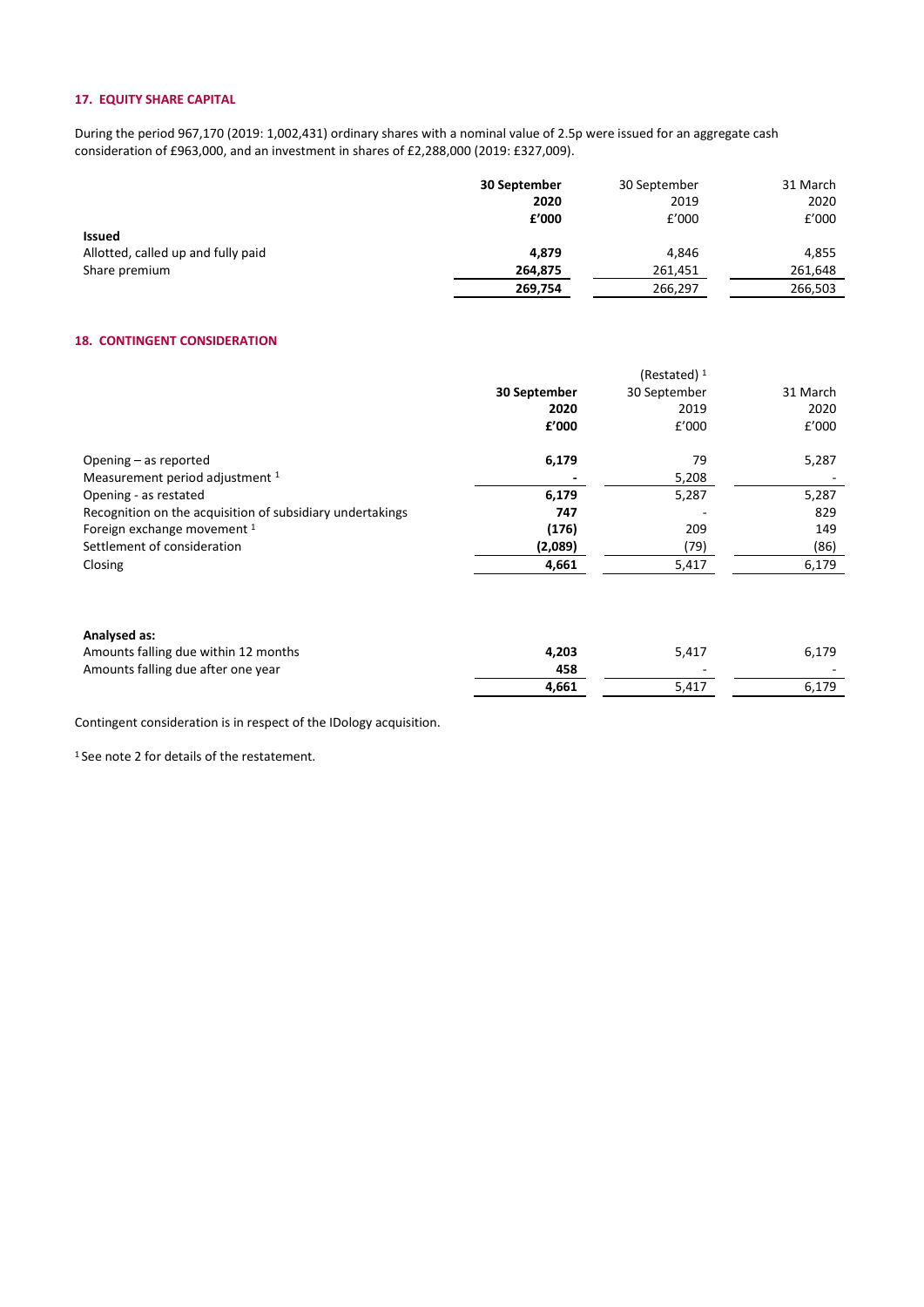#### **19. FINANCIAL INSTRUMENTS – FAIR VALUE MEASUREMENT**

The objectives, policies and strategies pursued by the Group in relation to financial instruments are described within the 2020 Annual Report. Set out below is an overview of financial instruments, other than cash and short-term deposits, held by the Group:

|                          |             |                   |                   |             | (Restated) $1$           |                |             |                          |            |
|--------------------------|-------------|-------------------|-------------------|-------------|--------------------------|----------------|-------------|--------------------------|------------|
|                          |             | 30 September 2020 |                   |             | 30 September 2019        |                |             | 31 March 2020            |            |
|                          |             | Fair              | <b>Fair value</b> |             | Fair                     | Fair value     |             | Fair                     | Fair value |
|                          | Loans and   | Value             | profit or         | Loans and   | value                    | profit or      | Loans and   | value                    | profit or  |
|                          | receivables | through           | loss              | receivables | through                  | Loss-          | receivables | through                  | loss       |
|                          |             | OCI               |                   |             | OCI                      | restated       |             | OCI                      |            |
|                          | £'000       | £'000             | £'000             | £'000       | £'000                    | £'000          | £'000       | £000                     | £'000      |
| <b>Financial assets:</b> |             |                   |                   |             |                          |                |             |                          |            |
| Non-listed equity        |             | 2,288             |                   |             |                          |                |             |                          |            |
| investment               |             |                   |                   |             |                          |                |             |                          |            |
| Trade and other          | 38,456      |                   |                   | 38,433      |                          |                | 52,496      |                          |            |
| receivables              |             |                   |                   |             |                          |                |             |                          |            |
| <b>Total current</b>     | 38,456      | 2,288             |                   | 38,433      | $\overline{\phantom{a}}$ | $\blacksquare$ | 52,496      | $\blacksquare$           |            |
| <b>Total financial</b>   | 38,456      | 2,288             |                   | 38,433      | $\frac{1}{2}$            |                | 52,496      | $\overline{\phantom{a}}$ |            |
| assets                   |             |                   |                   |             |                          |                |             |                          |            |
| <b>Financial</b>         |             |                   |                   |             |                          |                |             |                          |            |
| liabilities:             |             |                   |                   |             |                          |                |             |                          |            |
| Lease liabilities        | 2,912       |                   |                   | 4,142       |                          |                | 3,713       |                          |            |
| Contingent               |             | ä,                | 458               |             |                          |                |             |                          |            |
| consideration            |             |                   |                   |             |                          |                |             |                          |            |
| Loans                    | 34,736      |                   |                   | 75,543      |                          |                | 62,139      |                          |            |
| <b>Total non-current</b> | 37,648      | $\mathbf{r}$      | 458               | 79,685      | $\overline{\phantom{a}}$ |                | 65,852      | $\overline{\phantom{a}}$ |            |
| Trade and other          | 42,626      |                   |                   | 31,455      |                          |                | 40,641      |                          |            |
| payables                 |             |                   |                   |             |                          |                |             |                          |            |
| Lease liabilities        | 1,976       |                   |                   | 1,992       |                          |                | 2,012       |                          |            |
| Loans                    |             |                   |                   | 1,054       |                          |                |             |                          |            |
| Contingent               |             | $\blacksquare$    | 4,203             |             |                          | 5,417          |             | $\overline{a}$           | 6,179      |
| consideration            |             |                   |                   |             |                          |                |             |                          |            |
| <b>Total current</b>     | 44,602      | ÷.                | 4,203             | 34,501      | $\overline{\phantom{a}}$ | 5,417          | 42,653      | $\overline{a}$           | 6,179      |
| <b>Total financial</b>   | 82,250      |                   | 4,661             | 114,186     |                          | 5,417          | 108,505     |                          | 6,179      |
| <b>liabilities</b>       |             |                   |                   |             |                          |                |             |                          |            |

#### *Contingent consideration*

The fair value of contingent consideration is the present value of expected future cash flows based on latest forecasts of future performance.

|                                        | (Restated)   |              |          |
|----------------------------------------|--------------|--------------|----------|
|                                        | 30 September | 30 September | 31 March |
|                                        | 2020         | 2019         | 2020     |
|                                        | f'000        | £'000        | f'000    |
| Fair value within current liabilities: |              |              |          |
| Contingent consideration               | 4,661        | 5,417        | 6,179    |

The Group classifies fair value measurement using a fair value hierarchy that reflects the significance of inputs used in making measurements of fair value. Contingent consideration is under level 3 in this hierarchy meaning inputs for the asset or liability that are not based on observable market data (unobservable inputs).

<sup>1</sup> Please see note 2 for detail on the restatement of the contingent consideration in the period to 30 September 2019.

#### *Financial assets*

Trade and other receivables exclude the value of any prepayments or accrued income. Trade and other payables exclude the value of deferred revenue (£36.0 million at 30 September 2020). All financial assets and liabilities have a carrying value that approximates to fair value. For trade and other receivables, allowances are made within the book value for credit risk. The Group does not have any derivative financial instruments.

Cash at bank and in hand earns interest at floating rates based on daily bank deposit rates. Trade receivables are non-interest bearing and are generally on 14 to 60 day terms.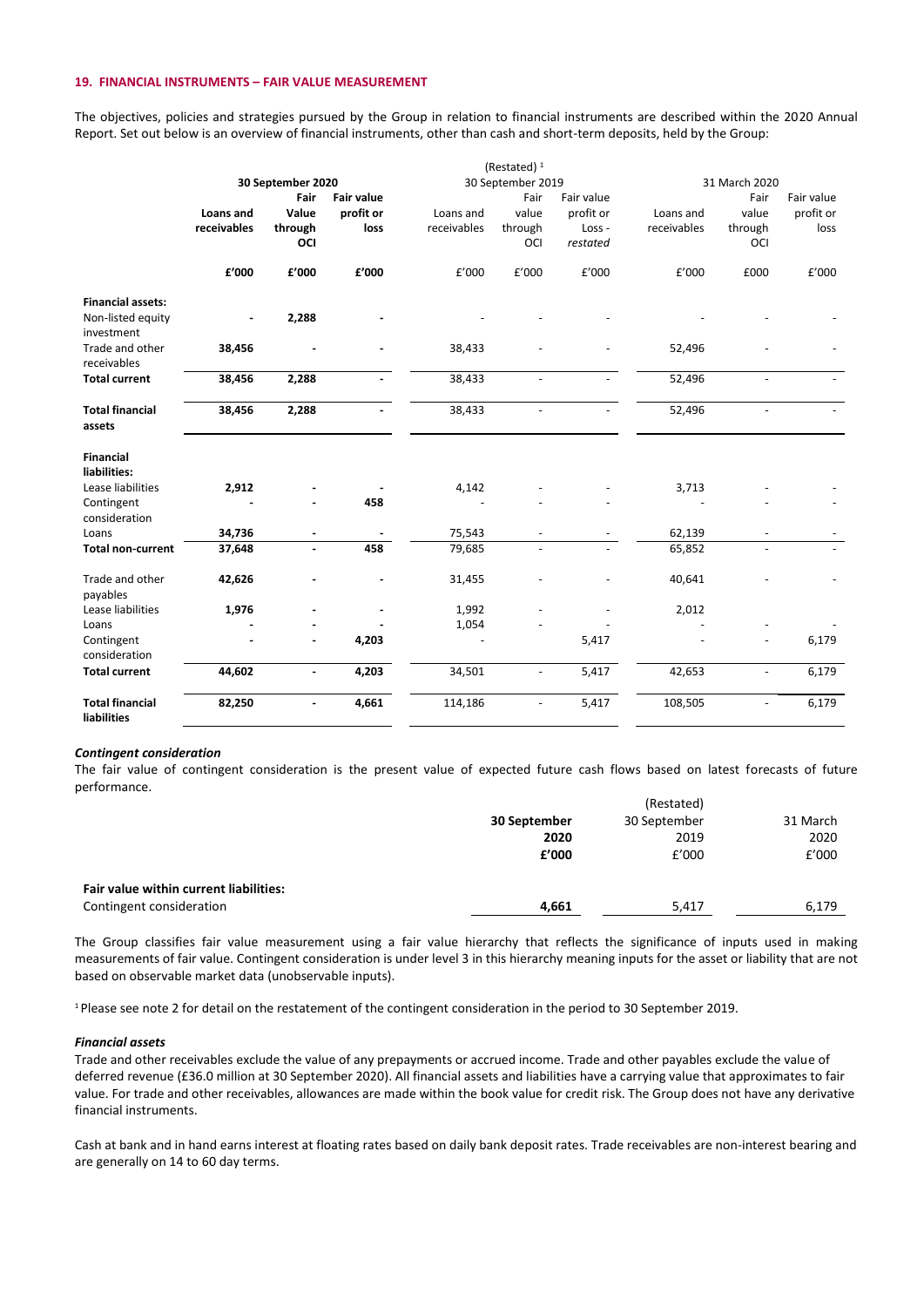#### **19. FINANCIAL INSTRUMENTS – FAIR VALUE MEASUREMENT (continued)**

#### *Financial liabilities*

The Group has a 3 year revolving credit facility agreement expiring in February 2022. The facility is subject to a limit of £110,000,000 and bears an initial interest rate of LIBOR +1.50%.

The facilities are secured by way of an all asset debenture.

The Group is subject to a number of covenants in relation to its borrowings which, if breached, would result in loan balances becoming immediately repayable. These covenants specify certain maximum limits in terms of the following:

- Leverage consolidated net borrowings (outstanding loans plus lease liability less current cash balance) as a multiple of adjusted consolidated EBITDA for the last 12 months, assessed quarterly in arrears, must not exceed 3.00:1.00
- Interest cover adjusted consolidated EBITDA as a multiple of consolidated net finance charges, for the last 12 months , assessed quarterly in arrears, must not fall below 4.00:1.00

At 30 September 2020, 31 March 2020 and 30 September 2019 the Group was not in breach of any bank covenants.

## **20. CONTINGENT LIABILITY**

The Information Commissioner's Office, the data industry regulator in the UK, announced in November 2018 that it was conducting audits on a number of companies to understand the use of data in their services. GBG was included in this review and is working with the Commissioner to continue to improve its privacy compliance. We will keep the market informed of any material developments.

### **21. SUBSEQUENT EVENTS**

On the 30 November 2020 the Company repaid £15.0m of the outstanding revolving credit facility liability.

#### **22. ALTERNATIVE PERFORMANCE MEASURES**

Management assess the performance of the Group using a variety of alternative performance measures. In the discussion of the Group's reported operating results, alternative performance measures are presented to provide readers with additional financial information that is regularly reviewed by management. However, this additional information presented is not uniformly defined by all companies including those in the Group's industry. Accordingly, it may not be comparable with similarly titled measures and disclosures by other companies. Additionally, certain information presented is derived from amounts calculated in accordance with IFRS but is not itself an expressly permitted GAAP measure. Such measures are not defined under IFRS and are therefore termed 'non-GAAP' measures and should not be viewed in isolation or as an alternative to the equivalent GAAP measure.

The Group's income statement and segmental analysis separately identify trading results before certain items. The directors believe that presentation of the Group's results in this way is relevant to an understanding of the Group's financial performance, as such items are identified by virtue of their size, nature or incidence. This presentation is consistent with the way that financial performance is measured by management and reported to the Board and assists in providing a meaningful analysis of the trading results of the Group. In determining whether an event or transaction is presented separately, management considers quantitative as well as qualitative factors such as the frequency or predictability of occurrence. Examples of charges or credits meeting the above definition, and which have been presented separately in the current and/or prior years include amortisation of acquired intangibles, share-based payments charges, acquisition related costs and business restructuring programmes. In the event that other items meet the criteria, which are applied consistently from year to year, they are also presented separately.

The following are the key non-GAAP measures used by the Group:

#### **Organic Growth**

Organic growth is defined by the Group as year-on-year continuing revenue growth, excluding acquisitions which are included only after the first anniversary following their purchase.

### **Constant Currency**

Constant currency means that non-Pound Sterling revenue in the comparative period is translated at the same exchange rate applied to the current year non-Sterling revenue. This therefore eliminates the impact of fluctuations in exchange rates on underlying performance.

|                                      | 30 September   | 30 September |        |
|--------------------------------------|----------------|--------------|--------|
|                                      | 2020           | 2019         | Growth |
|                                      | f'000          | £'000        | %      |
| Group revenue                        | 103.545        | 94,338       | 9.8%   |
| Organic revenue                      | 103,545        | 94,338       | 9.8%   |
| Constant currency adjustment         | $\blacksquare$ | (537)        | 0.6%   |
| Organic revenue at constant currency | 103,545        | 93,801       | 10.4%  |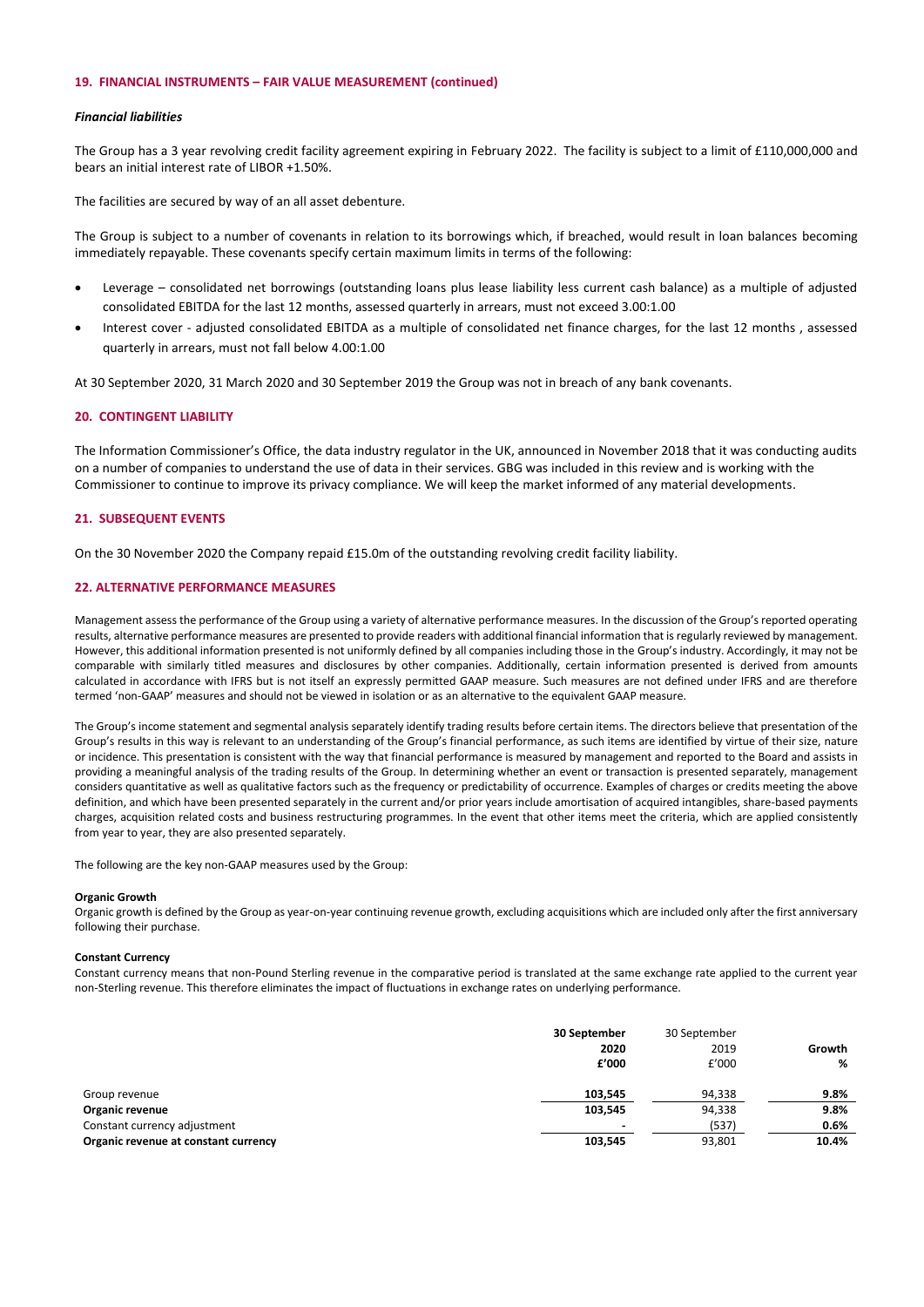#### **Adjusted Operating Profit**

Adjusted operating profit means operating profit before amortisation of acquired intangibles, share-based payment charges and exceptional items.

|                                      |        | (Restated) $1$ |
|--------------------------------------|--------|----------------|
|                                      | 2020   | 2019           |
|                                      | £'000  | £'000          |
| Operating profit                     | 15,662 | 9,685          |
| Amortisation of acquired intangibles | 9,058  | 9,665          |
| Share-based payment charges          | 2,023  | 1,695          |
| <b>Exceptional items</b>             | 93     | 510            |
| <b>Adjusted Operating Profit</b>     | 26,836 | 21,555         |

## **Adjusted EBITDA**

Adjusted EBITDA means Adjusted Operating Profit before depreciation and amortisation of non-acquired intangibles.

|                                               |        | (Restated) $1$ |
|-----------------------------------------------|--------|----------------|
|                                               | 2020   | 2019           |
|                                               | £'000  | f'000          |
| <b>Adjusted Operating Profit</b>              | 26,836 | 21,555         |
| Depreciation of property, plant and equipment | 742    | 899            |
| Depreciation of right-of-use assets           | 948    | 865            |
| Amortisation of non-acquired intangibles      | 123    | 57             |
| <b>Adjusted EBITDA</b>                        | 28,649 | 23,376         |

#### **Adjusted Earnings**

Adjusted earnings represent Adjusted Operating Profit less net finance costs and income tax charges. Refer to note 7 for calculation.

### **Adjusted Earnings Per Share ('Adjusted EPS')**

Adjusted EPS represents adjusted earnings divided by a weighted average number of shares in issue, and is disclosed to indicate the underlying profitability of the Group. Refer to note 7 for calculation.

#### **Earnings per Share growth**

This is calculated as the growth in year on year earnings per share on both an adjusted and unadjusted basis.

#### **Net Debt/Cash**

This is calculated as cash and cash equivalent balances less outstanding external loans. Unamortised loan arrangement fees are netted against the loan balance in the financial statements but are excluded from the calculation of net cash/debt. Lease liabilities are not included in the calculation of net debt.

|                                                                                      | 2020<br>£'000           | 2019<br>£'000           |
|--------------------------------------------------------------------------------------|-------------------------|-------------------------|
| Cash and cash equivalents                                                            | 32,281                  | 23,267                  |
| Loans on balance sheet<br>Unamortised loan arrangement fees<br><b>External Loans</b> | 34,736<br>264<br>35,000 | 76,597<br>457<br>77,054 |
| <b>Net Debt</b>                                                                      | (2,719)                 | (53, 787)               |

#### **Cash Conversion %**

This is calculated as cash generated from operations in the Consolidated Cash Flow Statement, adjusted to exclude cash payments for exceptional items, as a percentage of Adjusted EBITDA.

|                                                                                            |        | (Restated) $1$ |
|--------------------------------------------------------------------------------------------|--------|----------------|
|                                                                                            | 2020   | 2019           |
|                                                                                            | £'000  | £'000          |
| Cash generated from operations before tax payments (from Consolidated Cash Flow Statement) | 44.182 | 23,844         |
| Total exceptional items                                                                    | 93     | 510            |
| Non-cash exceptional items                                                                 | 97     | (209)          |
| Cash generated from operations before tax payments and exceptional items paid              | 44,372 | 24,145         |
| <b>Adjusted EBITDA</b>                                                                     | 28,649 | 23,376         |
| <b>Cash Conversion %</b>                                                                   | 154.9% | 103.3%         |

<sup>1</sup> See note 2 for details of the restatement.